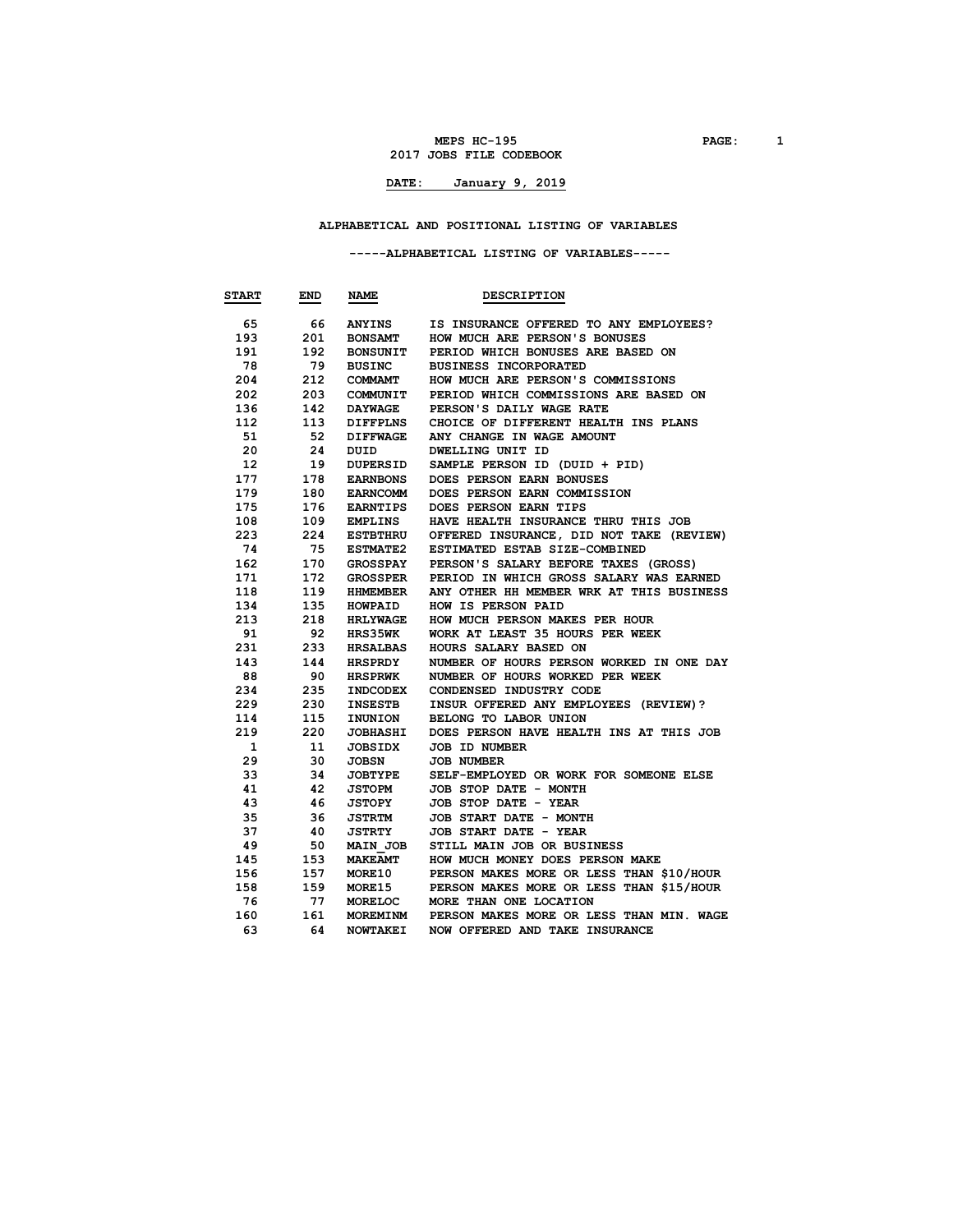#### **MEPS HC-195 PAGE: 2 2017 JOBS FILE CODEBOOK**

# **DATE: January 9, 2019**

### **ALPHABETICAL AND POSITIONAL LISTING OF VARIABLES**

### **-----ALPHABETICAL LISTING OF VARIABLES-----**

| <b>START</b> | END | <b>NAME</b>     | <b>DESCRIPTION</b>                       |
|--------------|-----|-----------------|------------------------------------------|
| 69           | 73  | NUMEMPS         | ESTABLISHMENT SIZE-NONSELF-EMPLOYED JOB  |
| 236          | 237 | <b>OCCCODEX</b> | CONDENSED OCCUPATION CODE                |
| 110          | 111 | OFFRDINS        | OFFERED INSURANCE BUT CHOSE NOT TO TAKE  |
| 61           | 62  | <b>OFFTAKEI</b> | OFFERED INSURANCE AND NOW TAKE           |
| 31           | 32  | <b>PANEL</b>    | <b>PANEL</b>                             |
| 95           | 96  | <b>PAYDRVST</b> | IS THERE PAID SICK LEAVE FOR DR'S VISITS |
| 97           | 98  | PAYVACTN        | DOES PERSON GET PAID VACATION            |
| 154          | 155 | <b>PERUNIT</b>  | PERIOD FOR WHICH PERSON IS PAID          |
| 25           | 27  | PID             | PERSON NUMBER                            |
| 80           | 81  | PROPRIET        | PROPRIETORSHIP OR PARTNERSHIP            |
| 116          | 117 | PROVDINS        | WHO PROVIDES HEALTH INSURANCE            |
| 47           | 47  | <b>RETIRJOB</b> | PERSON RETIRED FROM THIS JOB             |
| 99           | 100 | RETIRPLN        | DOES PERSON HAVE PENSION/RETIREMENT PLAN |
| 28           | 28  | RN              | <b>ROUND</b>                             |
| 128          | 131 | <b>RTOTEMPB</b> | REVW TOT NUM EMPLOYEES AT BUS-RJ         |
| 132          | 133 | <b>SALARIED</b> | IS PERSON SALARIED, PAID BY THE HR, ETC. |
| 173          | 174 | <b>SALRYWKS</b> | NUMBER OF WEEKS PER YEAR SALARY IS BASED |
| 225          | 226 | <b>SESNLJOB</b> | IS JOB SEASONAL?                         |
| 93           | 94  | <b>SICKPAY</b>  | DOES PERSON HAVE PAID SICK LEAVE         |
| 221          | 222 | STILLAT         | STILL WORK AT ESTABLISHMENT/MAIN JOB     |
| 59           | 60  | STILLWRK        | STILL WORK AT ESTABLISHMENT/MISC JOB     |
| 55           | 56  | <b>STLFTPTB</b> | STILL WORK FULL OR PART TIME-RJ          |
| 48           | 48  | <b>SUBTYPE</b>  | <b>JOB SUB-TYPE</b>                      |
| 227          | 228 | TEMPJOB         | IS JOB TEMPORARY?                        |
| 183          | 190 | <b>TIPSAMT</b>  | HOW MUCH ARE PERSON'S TIPS               |
| 181          | 182 | TIPSUNIT        | PERIOD WHICH TIP EARNINGS ARE BASED ON   |
| 120          | 123 | TOTLEMP         | ESTABLISHMENT SIZE-SELF-EMPLOYED JOB     |
| 124          | 127 | TOTNEMPB        | NEW TOT NUM EMPLOYEES AT BUS-EM          |
| 82           | 83  | TYPEEMPL        | <b>EMPLOYEE TYPE</b>                     |
| 67           | 68  | WHY LEFT        | REASON WHY NOT AT JOB NOW                |
| 101          | 107 | <b>WKLYAMT</b>  | USUAL WEEKLY GROSS INCOME                |
| 53           | 54  | <b>WORKSTAT</b> | FULL OR PART TIME                        |
| 84           | 85  | <b>YLEFT</b>    | NO JOB REASON                            |
| 86           | 87  | YNOBUSN         | WHY NO BUSINESS                          |
| 57           | 58  | Y CHANGE        | WHY CHANGE IN FULL/PART TIME STATUS      |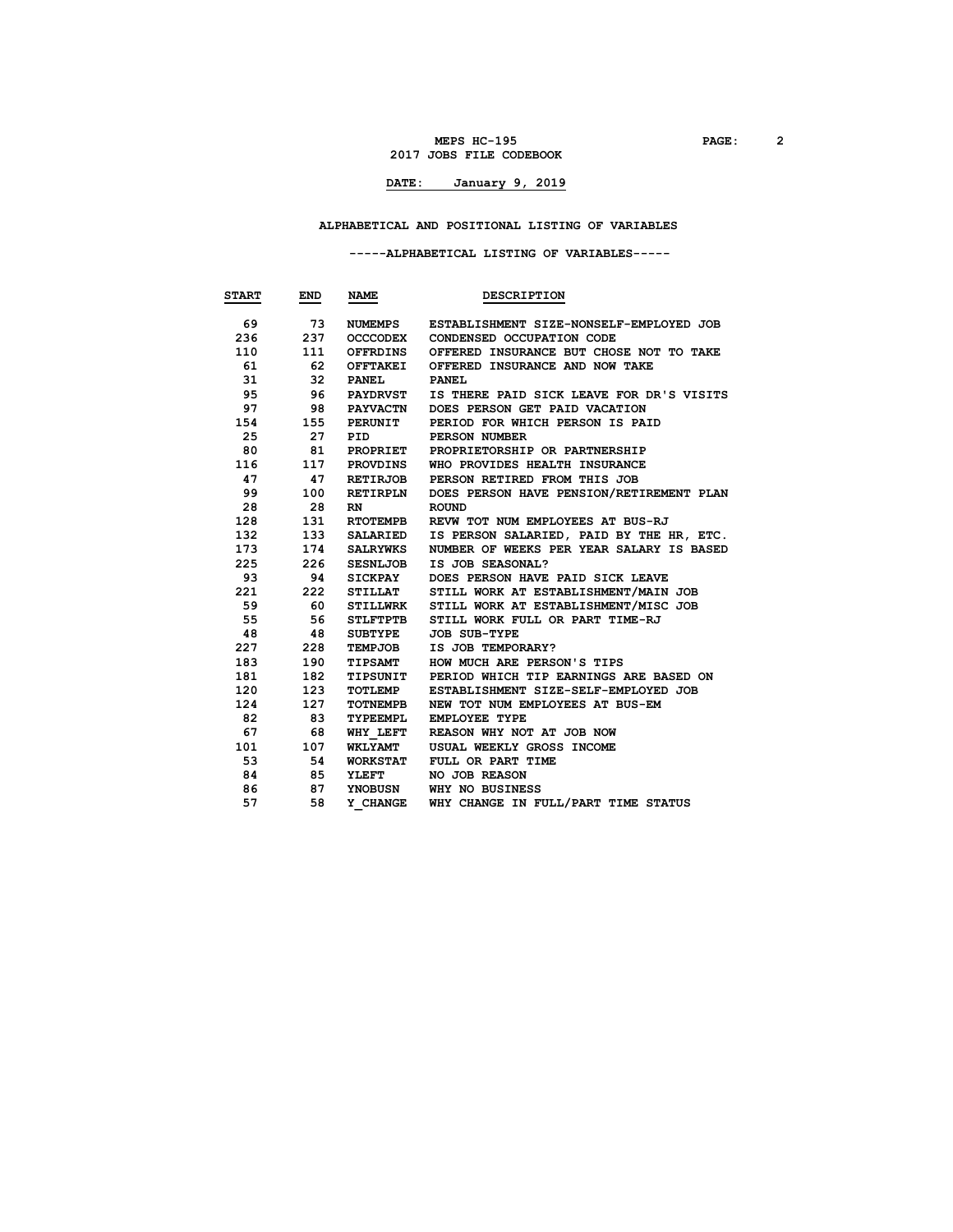#### **MEPS HC-195 PAGE: 3 2017 JOBS FILE CODEBOOK**

# **DATE: January 9, 2019**

### **ALPHABETICAL AND POSITIONAL LISTING OF VARIABLES**

### **-----POSITIONAL LISTING OF VARIABLES-----**

| <b>START</b> | END | NAME                               | <b>DESCRIPTION</b>                       |
|--------------|-----|------------------------------------|------------------------------------------|
| 1            | 11  | <b>JOBSIDX</b>                     | <b>JOB ID NUMBER</b>                     |
| 12           | 19  | DUPERSID                           | SAMPLE PERSON ID (DUID + PID)            |
| 20           | 24  | DUID                               | DWELLING UNIT ID                         |
| 25           | 27  | PID                                | PERSON NUMBER                            |
| 28           | 28  | RN                                 | <b>ROUND</b>                             |
| 29           | 30  | JOBSN                              | <b>JOB NUMBER</b>                        |
| 31           | 32  | <b>PANEL</b>                       | <b>PANEL</b>                             |
| 33           | 34  | <b>JOBTYPE</b>                     | SELF-EMPLOYED OR WORK FOR SOMEONE ELSE   |
| 35           | 36  | <b>JSTRTM</b>                      | JOB START DATE - MONTH                   |
| 37           | 40  | <b>JSTRTY</b>                      | JOB START DATE - YEAR                    |
| 41           | 42  | <b>JSTOPM</b>                      | JOB STOP DATE - MONTH                    |
| 43           | 46  | JSTOPY                             | JOB STOP DATE - YEAR                     |
| 47           | 47  | <b>RETIRJOB</b>                    | PERSON RETIRED FROM THIS JOB             |
| 48           | 48  | <b>SUBTYPE</b>                     | <b>JOB SUB-TYPE</b>                      |
| 49           | 50  |                                    | STILL MAIN JOB OR BUSINESS               |
| 51           | 52  | <b>MAIN JOB</b><br><b>DIFFWAGE</b> | ANY CHANGE IN WAGE AMOUNT                |
| 53           | 54  | <b>WORKSTAT</b>                    | FULL OR PART TIME                        |
| 55           | 56  | <b>STLFTPTB</b>                    | STILL WORK FULL OR PART TIME-RJ          |
| 57           | 58  |                                    | WHY CHANGE IN FULL/PART TIME STATUS      |
|              |     | <b>Y CHANGE</b>                    |                                          |
| 59           | 60  | <b>STILLWRK</b>                    | STILL WORK AT ESTABLISHMENT/MISC JOB     |
| 61           | 62  | <b>OFFTAKEI</b>                    | OFFERED INSURANCE AND NOW TAKE           |
| 63           | 64  | <b>NOWTAKEI</b>                    | NOW OFFERED AND TAKE INSURANCE           |
| 65           | 66  | ANYINS                             | IS INSURANCE OFFERED TO ANY EMPLOYEES?   |
| 67           | 68  | WHY LEFT                           | REASON WHY NOT AT JOB NOW                |
| 69           | 73  | NUMEMPS                            | ESTABLISHMENT SIZE-NONSELF-EMPLOYED JOB  |
| 74           | 75  | <b>ESTMATE2</b>                    | ESTIMATED ESTAB SIZE-COMBINED            |
| 76           | 77  | <b>MORELOC</b>                     | MORE THAN ONE LOCATION                   |
| 78           | 79  | <b>BUSINC</b>                      | <b>BUSINESS INCORPORATED</b>             |
| 80           | 81  | <b>PROPRIET</b>                    | PROPRIETORSHIP OR PARTNERSHIP            |
| 82           | 83  | TYPEEMPL                           | <b>EMPLOYEE TYPE</b>                     |
| 84           | 85  | <b>YLEFT</b>                       | NO JOB REASON                            |
| 86           | 87  | YNOBUSN                            | WHY NO BUSINESS                          |
| 88           | 90  | <b>HRSPRWK</b>                     | NUMBER OF HOURS WORKED PER WEEK          |
| 91           | 92  | <b>HRS35WK</b>                     | WORK AT LEAST 35 HOURS PER WEEK          |
| 93           | 94  | SICKPAY                            | DOES PERSON HAVE PAID SICK LEAVE         |
| 95           | 96  | <b>PAYDRVST</b>                    | IS THERE PAID SICK LEAVE FOR DR'S VISITS |
| 97           | 98  | <b>PAYVACTN</b>                    | DOES PERSON GET PAID VACATION            |
| 99           | 100 | <b>RETIRPLN</b>                    | DOES PERSON HAVE PENSION/RETIREMENT PLAN |
| 101          | 107 | <b>WKLYAMT</b>                     | USUAL WEEKLY GROSS INCOME                |
| 108          | 109 | <b>EMPLINS</b>                     | HAVE HEALTH INSURANCE THRU THIS JOB      |
| 110          | 111 | OFFRDINS                           | OFFERED INSURANCE BUT CHOSE NOT TO TAKE  |
| 112          | 113 | DIFFPLNS                           | CHOICE OF DIFFERENT HEALTH INS PLANS     |
| 114          | 115 | INUNION                            | BELONG TO LABOR UNION                    |
| 116          | 117 | <b>PROVDINS</b>                    | WHO PROVIDES HEALTH INSURANCE            |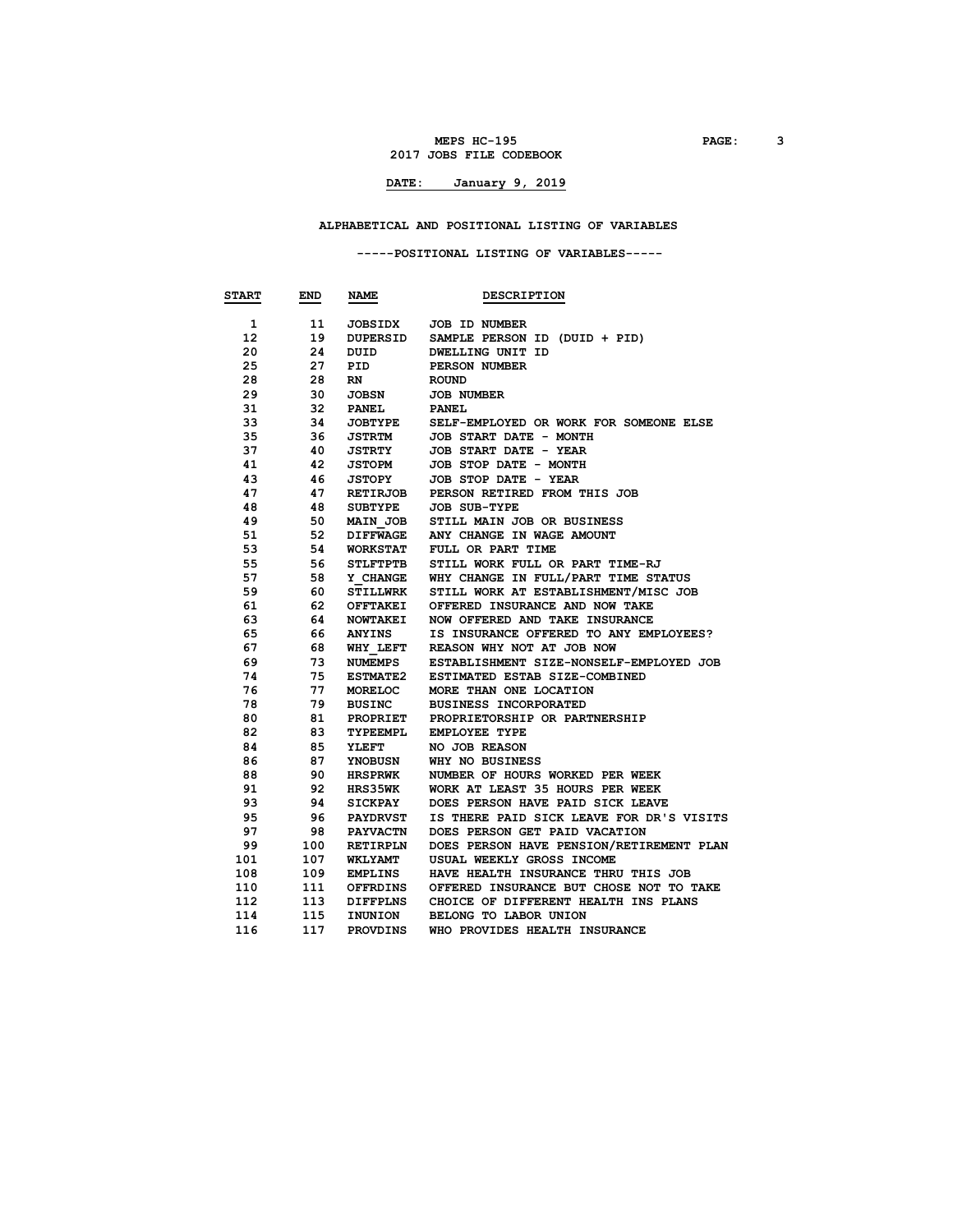#### **MEPS HC-195 PAGE: 4 2017 JOBS FILE CODEBOOK**

# **DATE: January 9, 2019**

### **ALPHABETICAL AND POSITIONAL LISTING OF VARIABLES**

### **-----POSITIONAL LISTING OF VARIABLES-----**

| <b>START</b> | END | <b>NAME</b>     | <b>DESCRIPTION</b>                       |
|--------------|-----|-----------------|------------------------------------------|
| 118          | 119 | HHMEMBER        | ANY OTHER HH MEMBER WRK AT THIS BUSINESS |
| 120          | 123 | TOTLEMP         | ESTABLISHMENT SIZE-SELF-EMPLOYED JOB     |
| 124          | 127 | TOTNEMPB        | NEW TOT NUM EMPLOYEES AT BUS-EM          |
| 128          | 131 | <b>RTOTEMPB</b> | REVW TOT NUM EMPLOYEES AT BUS-RJ         |
| 132          | 133 | <b>SALARIED</b> | IS PERSON SALARIED, PAID BY THE HR, ETC. |
| 134          | 135 | <b>HOWPAID</b>  | HOW IS PERSON PAID                       |
| 136          | 142 | <b>DAYWAGE</b>  | PERSON'S DAILY WAGE RATE                 |
| 143          | 144 | <b>HRSPRDY</b>  | NUMBER OF HOURS PERSON WORKED IN ONE DAY |
| 145          | 153 | <b>MAKEAMT</b>  | HOW MUCH MONEY DOES PERSON MAKE          |
| 154          | 155 | PERUNIT         | PERIOD FOR WHICH PERSON IS PAID          |
| 156          | 157 | <b>MORE10</b>   | PERSON MAKES MORE OR LESS THAN \$10/HOUR |
| 158          | 159 | <b>MORE15</b>   | PERSON MAKES MORE OR LESS THAN \$15/HOUR |
| 160          | 161 | MOREMINM        | PERSON MAKES MORE OR LESS THAN MIN. WAGE |
| 162          | 170 | <b>GROSSPAY</b> | PERSON'S SALARY BEFORE TAXES (GROSS)     |
| 171          | 172 | <b>GROSSPER</b> | PERIOD IN WHICH GROSS SALARY WAS EARNED  |
| 173          | 174 | SALRYWKS        | NUMBER OF WEEKS PER YEAR SALARY IS BASED |
| 175          | 176 | <b>EARNTIPS</b> | DOES PERSON EARN TIPS                    |
| 177          | 178 | <b>EARNBONS</b> | DOES PERSON EARN BONUSES                 |
| 179          | 180 | <b>EARNCOMM</b> | DOES PERSON EARN COMMISSION              |
| 181          | 182 | TIPSUNIT        | PERIOD WHICH TIP EARNINGS ARE BASED ON   |
| 183          | 190 | <b>TIPSAMT</b>  | HOW MUCH ARE PERSON'S TIPS               |
| 191          | 192 | <b>BONSUNIT</b> | PERIOD WHICH BONUSES ARE BASED ON        |
| 193          | 201 | <b>BONSAMT</b>  | HOW MUCH ARE PERSON'S BONUSES            |
| 202          | 203 | COMMUNIT        | PERIOD WHICH COMMISSIONS ARE BASED ON    |
| 204          | 212 | COMMAMT         | HOW MUCH ARE PERSON'S COMMISSIONS        |
| 213          | 218 | <b>HRLYWAGE</b> | HOW MUCH PERSON MAKES PER HOUR           |
| 219          | 220 | <b>JOBHASHI</b> | DOES PERSON HAVE HEALTH INS AT THIS JOB  |
| 221          | 222 | <b>STILLAT</b>  | STILL WORK AT ESTABLISHMENT/MAIN JOB     |
| 223          | 224 | <b>ESTBTHRU</b> | OFFERED INSURANCE, DID NOT TAKE (REVIEW) |
| 225          | 226 | <b>SESNLJOB</b> | IS JOB SEASONAL?                         |
| 227          | 228 | TEMPJOB         | IS JOB TEMPORARY?                        |
| 229          | 230 | <b>INSESTB</b>  | INSUR OFFERED ANY EMPLOYEES (REVIEW)?    |
| 231          | 233 | <b>HRSALBAS</b> | HOURS SALARY BASED ON                    |
| 234          | 235 | <b>INDCODEX</b> | CONDENSED INDUSTRY CODE                  |
| 236          | 237 | <b>OCCCODEX</b> | CONDENSED OCCUPATION CODE                |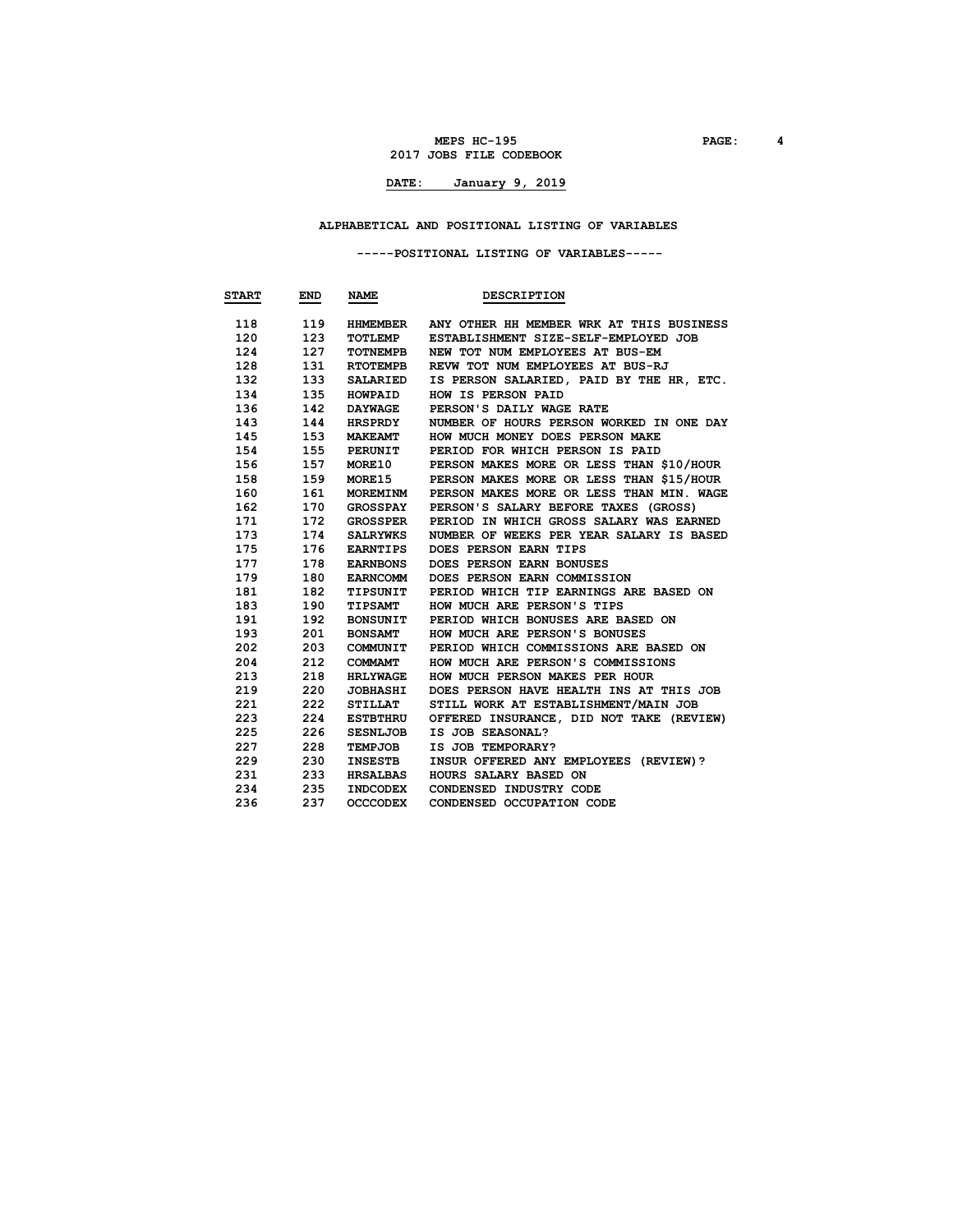#### **MEPS HC-195 PAGE: 5 2017 JOBS FILE CODEBOOK**

| NAME                      | DESCRIPTION                                 | <b>FORMAT</b><br>TYPE                       | <b>START</b>   | END             |  |  |  |
|---------------------------|---------------------------------------------|---------------------------------------------|----------------|-----------------|--|--|--|
| <b>JOBSIDX</b>            | JOB ID NUMBER                               | 11.0<br><b>CHAR</b>                         | $\overline{1}$ | 11              |  |  |  |
|                           | <b>VALUE</b>                                | UNWEIGHTED                                  |                |                 |  |  |  |
|                           | VALID ID<br><b>TOTAL</b>                    | 55,035<br>55,035                            |                |                 |  |  |  |
| <b>DUPERSID</b>           | SAMPLE PERSON ID (DUID + PID)               | 8.0<br>CHAR                                 | 12             | 19              |  |  |  |
|                           | <b>VALUE</b>                                | UNWEIGHTED                                  |                |                 |  |  |  |
|                           | VALID ID<br><b>TOTAL</b>                    | 55,035<br>55,035                            |                |                 |  |  |  |
| DUID                      | DWELLING UNIT ID                            | 5.0<br><b>NUM</b>                           | 20             | 24              |  |  |  |
|                           | <b>VALUE</b>                                | UNWEIGHTED                                  |                |                 |  |  |  |
|                           | VALID ID<br><b>TOTAL</b>                    | 55,035<br>55,035                            |                |                 |  |  |  |
| <u>PID</u>                | PERSON NUMBER                               | 3.0<br><b>NUM</b>                           | 25             | 27              |  |  |  |
|                           | <b>VALUE</b>                                | UNWEIGHTED                                  |                |                 |  |  |  |
|                           | $101 - 503$<br><b>TOTAL</b>                 | 55,035<br>55,035                            |                |                 |  |  |  |
| $\underline{\mathbf{RN}}$ | <b>ROUND</b>                                | 1.0<br><b>NUM</b>                           | 28             | $\overline{28}$ |  |  |  |
|                           | <b>VALUE</b>                                | UNWEIGHTED                                  |                |                 |  |  |  |
|                           | 1<br>$\overline{\mathbf{c}}$<br>3<br>4<br>5 | 11,137<br>8,642<br>17,345<br>8,997<br>8,914 |                |                 |  |  |  |
|                           | <b>TOTAL</b>                                | 55,035                                      |                |                 |  |  |  |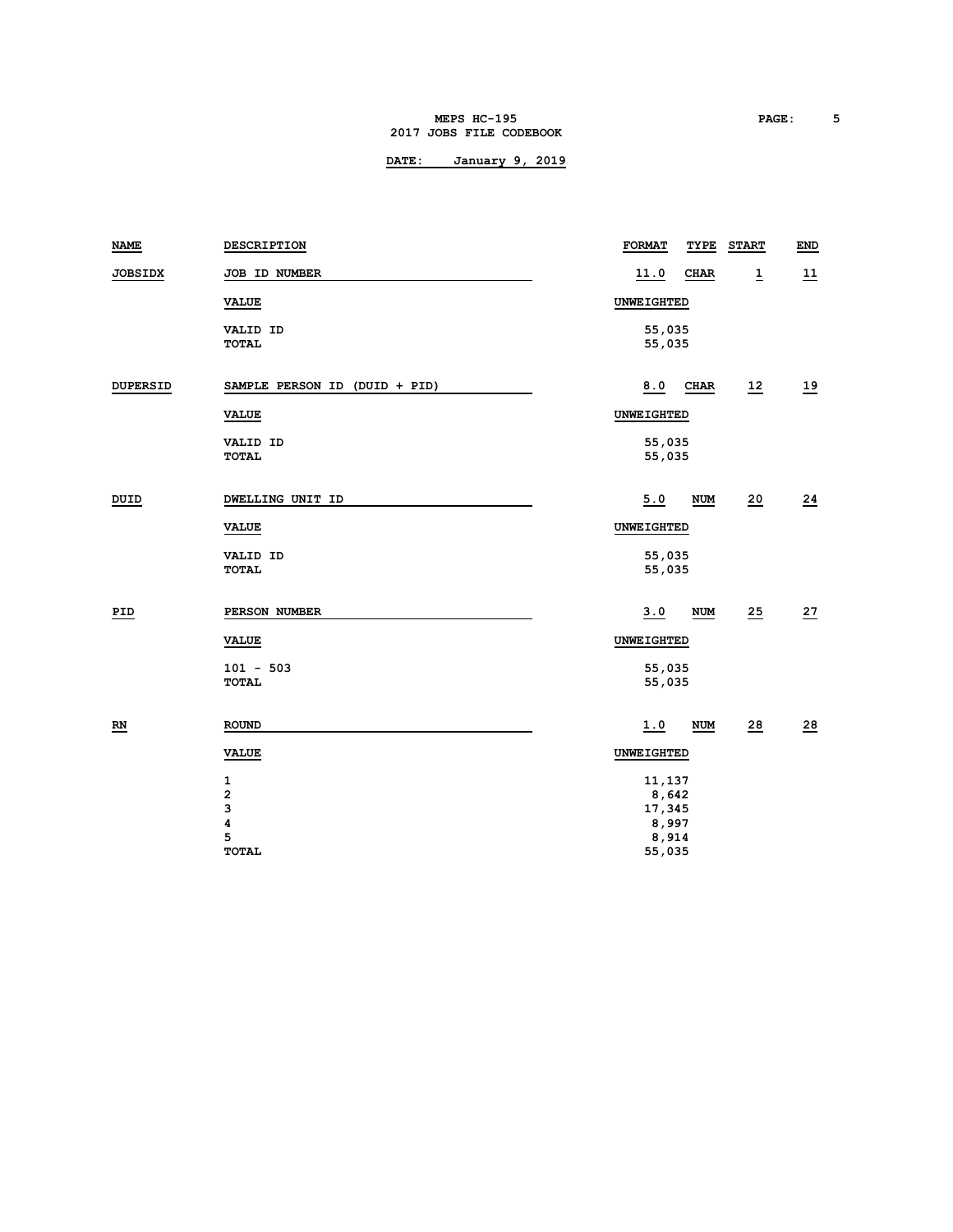#### **MEPS HC-195 PAGE: 6 2017 JOBS FILE CODEBOOK**

| <b>NAME</b>    | DESCRIPTION                            | <b>FORMAT</b>    | TYPE             | <b>START</b>    | END             |  |
|----------------|----------------------------------------|------------------|------------------|-----------------|-----------------|--|
| <b>JOBSN</b>   | JOB NUMBER                             | 2.0              | <b>NUM</b>       | 29              | $\overline{30}$ |  |
|                | <b>VALUE</b>                           | UNWEIGHTED       |                  |                 |                 |  |
|                | $1 - 11$                               | 55,035           |                  |                 |                 |  |
|                | <b>TOTAL</b>                           | 55,035           |                  |                 |                 |  |
| <b>PANEL</b>   | <b>PANEL</b>                           | 2.0              | <b>NUM</b>       | $\overline{31}$ | $\overline{32}$ |  |
|                | <b>VALUE</b>                           | UNWEIGHTED       |                  |                 |                 |  |
|                | 21                                     | 26,772           |                  |                 |                 |  |
|                | 22<br><b>TOTAL</b>                     | 28,263<br>55,035 |                  |                 |                 |  |
|                |                                        |                  |                  |                 |                 |  |
| <b>JOBTYPE</b> | SELF-EMPLOYED OR WORK FOR SOMEONE ELSE | 2.0              | NUM              | $\overline{33}$ | $\frac{34}{5}$  |  |
|                | <b>VALUE</b>                           | UNWEIGHTED       |                  |                 |                 |  |
|                | $-8$ DK                                |                  | 62               |                 |                 |  |
|                | -7 REFUSED                             |                  | 29               |                 |                 |  |
|                | 1 SELF-EMPLOYED                        | 6,503            |                  |                 |                 |  |
|                | 2 FOR SOMEONE ELSE<br><b>TOTAL</b>     |                  | 48,441<br>55,035 |                 |                 |  |
|                |                                        |                  |                  |                 |                 |  |
| <b>JSTRTM</b>  | JOB START DATE - MONTH                 | 2.0              | NUM              | $\overline{35}$ | $\frac{36}{5}$  |  |
|                | <b>VALUE</b>                           | UNWEIGHTED       |                  |                 |                 |  |
|                | -9 NOT ASCERTAINED                     |                  | 31               |                 |                 |  |
|                | $-8$ DK                                |                  | 800              |                 |                 |  |
|                | -7 REFUSED                             |                  | 16               |                 |                 |  |
|                | -1 INAPPLICABLE                        | 34,523           |                  |                 |                 |  |
|                | $1 - 12$                               | 19,665           |                  |                 |                 |  |
|                | <b>TOTAL</b>                           | 55,035           |                  |                 |                 |  |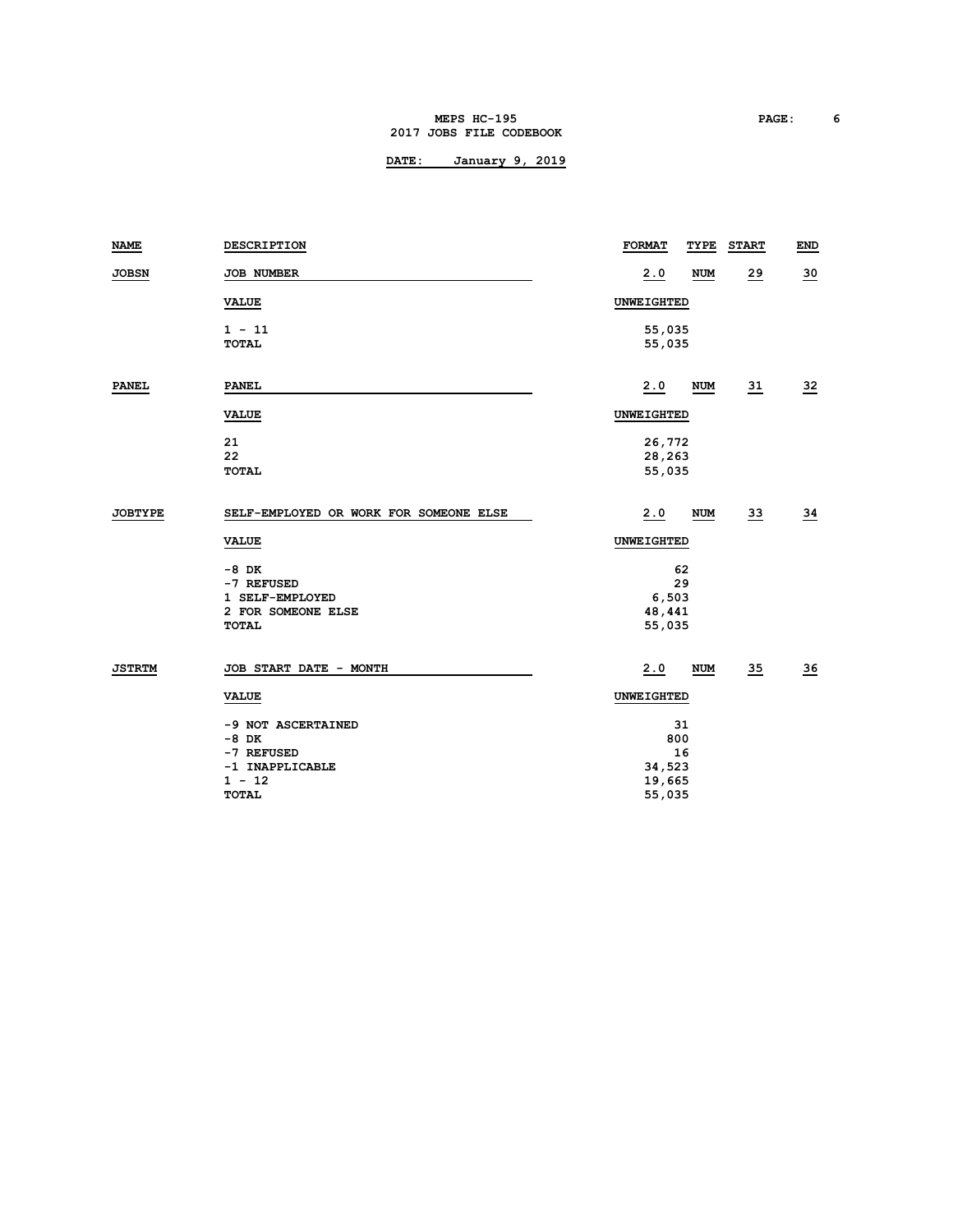### **MEPS HC-195 PAGE: 7 2017 JOBS FILE CODEBOOK**

| NAME          | <b>DESCRIPTION</b>    | <b>FORMAT</b><br>TYPE | <b>START</b> | END |  |  |  |  |
|---------------|-----------------------|-----------------------|--------------|-----|--|--|--|--|
| <b>JSTRTY</b> | JOB START DATE - YEAR | 4.0<br>NUM            | 37           | 40  |  |  |  |  |
|               | <b>VALUE</b>          | UNWEIGHTED            |              |     |  |  |  |  |
|               | -9 NOT ASCERTAINED    | 154                   |              |     |  |  |  |  |
|               | -8 DK                 | 1,038                 |              |     |  |  |  |  |
|               | -7 REFUSED            | 92                    |              |     |  |  |  |  |
|               | -1 INAPPLICABLE       | 3,590                 |              |     |  |  |  |  |
|               | $1947 - 2010$         | 16,941                |              |     |  |  |  |  |
|               | 2011                  | 1,654                 |              |     |  |  |  |  |
|               | 2012                  | 2,207                 |              |     |  |  |  |  |
|               | 2013                  | 2,650                 |              |     |  |  |  |  |
|               | 2014                  | 3,658                 |              |     |  |  |  |  |
|               | 2015                  | 5,598                 |              |     |  |  |  |  |
|               | 2016                  | 9,194                 |              |     |  |  |  |  |
|               | 2017                  | 8,259                 |              |     |  |  |  |  |
|               | <b>TOTAL</b>          | 55,035                |              |     |  |  |  |  |
| <b>JSTOPM</b> | JOB STOP DATE - MONTH | 2.0<br><b>NUM</b>     | 41           | 42  |  |  |  |  |
|               | <b>VALUE</b>          | <b>UNWEIGHTED</b>     |              |     |  |  |  |  |
|               | -9 NOT ASCERTAINED    | 49                    |              |     |  |  |  |  |
|               | $-8$ DK               | 280                   |              |     |  |  |  |  |
|               | -7 REFUSED            | 92                    |              |     |  |  |  |  |
|               | -1 INAPPLICABLE       | 48,643                |              |     |  |  |  |  |
|               | $1 - 12$              | 5,971                 |              |     |  |  |  |  |
|               | <b>TOTAL</b>          | 55,035                |              |     |  |  |  |  |
| <b>JSTOPY</b> | JOB STOP DATE - YEAR  | 4.0<br><b>NUM</b>     | 43           | 46  |  |  |  |  |
|               | <b>VALUE</b>          | <b>UNWEIGHTED</b>     |              |     |  |  |  |  |
|               |                       |                       |              |     |  |  |  |  |
|               | -9 NOT ASCERTAINED    | 58                    |              |     |  |  |  |  |
|               | -8 DK                 | 256                   |              |     |  |  |  |  |
|               | -7 REFUSED            | 100                   |              |     |  |  |  |  |
|               | -1 INAPPLICABLE       | 44,320                |              |     |  |  |  |  |
|               | 0 STILL AT JOB        | 1,202                 |              |     |  |  |  |  |
|               | $1947 - 2016$         | 4,238                 |              |     |  |  |  |  |
|               | 2017                  | 4,566                 |              |     |  |  |  |  |
|               | 2018                  | 295                   |              |     |  |  |  |  |
|               | <b>TOTAL</b>          | 55,035                |              |     |  |  |  |  |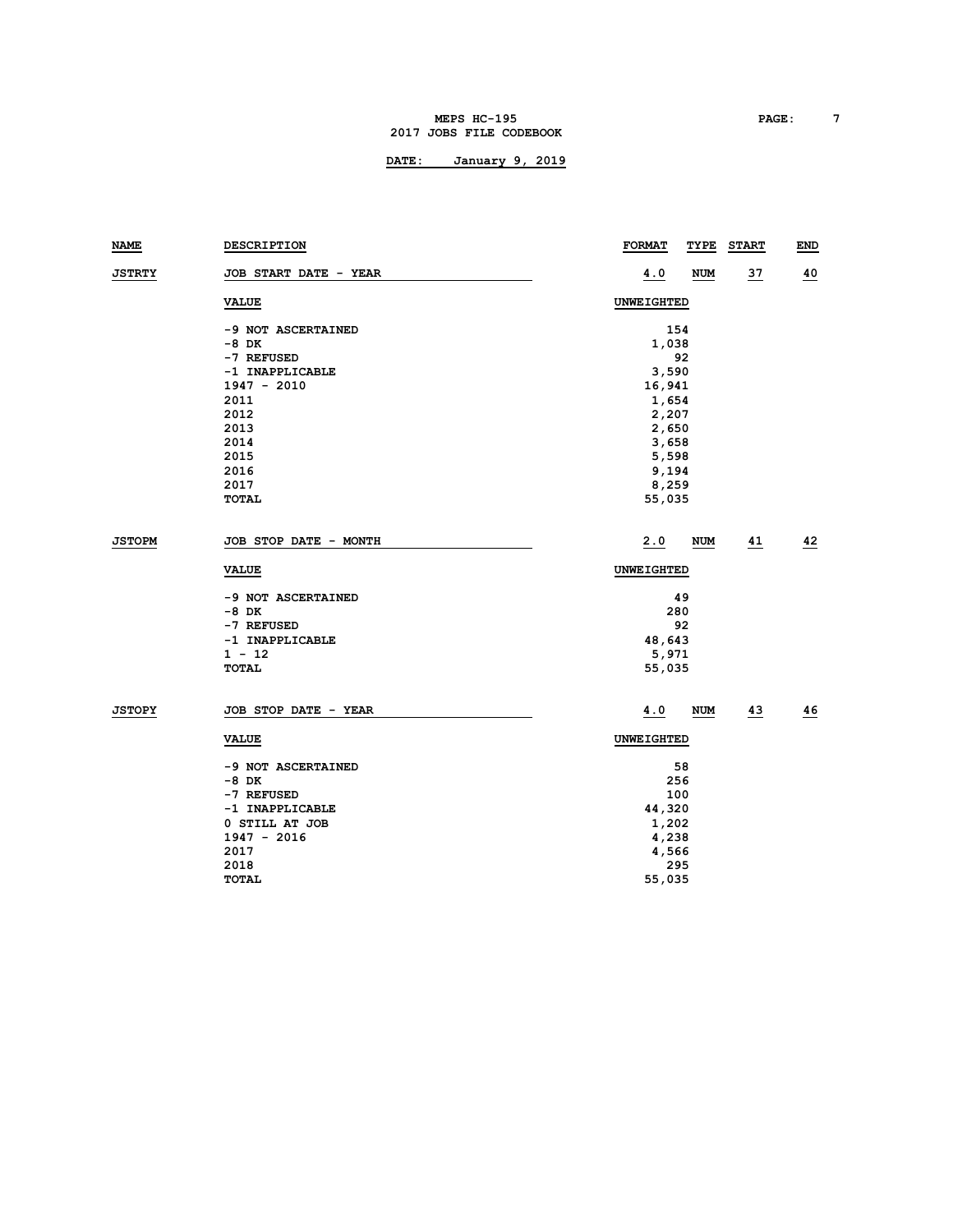#### **MEPS HC-195 PAGE: 8 2017 JOBS FILE CODEBOOK**

| <b>NAME</b>     | <b>DESCRIPTION</b>           | <b>FORMAT</b><br>TYPE<br><b>START</b> | END |  |  |  |
|-----------------|------------------------------|---------------------------------------|-----|--|--|--|
| <b>RETIRJOB</b> | PERSON RETIRED FROM THIS JOB | <u>47</u><br>1.0<br><b>NUM</b>        | 47  |  |  |  |
|                 | <b>VALUE</b>                 | <b>UNWEIGHTED</b>                     |     |  |  |  |
|                 | 1 YES                        | 1,911                                 |     |  |  |  |
|                 | $2$ NO                       | 53,124                                |     |  |  |  |
|                 | <b>TOTAL</b>                 | 55,035                                |     |  |  |  |
| <b>SUBTYPE</b>  | <b>JOB SUB-TYPE</b>          | 48<br>1.0<br><b>NUM</b>               | 48  |  |  |  |
|                 | <b>VALUE</b>                 | <b>UNWEIGHTED</b>                     |     |  |  |  |
|                 | 1 CUR MAIN JOB IN REF PD     | 41,858                                |     |  |  |  |
|                 | 2 CUR MISC JOB IN REF PD     | 3,664                                 |     |  |  |  |
|                 | 3 FMR MAIN JOB IN REF PD     | 5,102                                 |     |  |  |  |
|                 | 4 FMR MISC JOB IN REF PD     | 821                                   |     |  |  |  |
|                 | 5 LAST JOB OUTSD REF PD      | 3,035                                 |     |  |  |  |
|                 | 6 RETIREMENT JOB             | 555                                   |     |  |  |  |
|                 | <b>TOTAL</b>                 | 55,035                                |     |  |  |  |
| <b>MAIN JOB</b> | STILL MAIN JOB OR BUSINESS   | 49<br>2.0<br><b>NUM</b>               | 50  |  |  |  |
|                 | <b>VALUE</b>                 | <b>UNWEIGHTED</b>                     |     |  |  |  |
|                 | -8 DK                        | 7                                     |     |  |  |  |
|                 | -7 REFUSED                   | 3                                     |     |  |  |  |
|                 | -1 INAPPLICABLE              | 24,497                                |     |  |  |  |
|                 | 1 YES                        | 30,178                                |     |  |  |  |
|                 | 2 NO                         | 350                                   |     |  |  |  |
|                 | <b>TOTAL</b>                 | 55,035                                |     |  |  |  |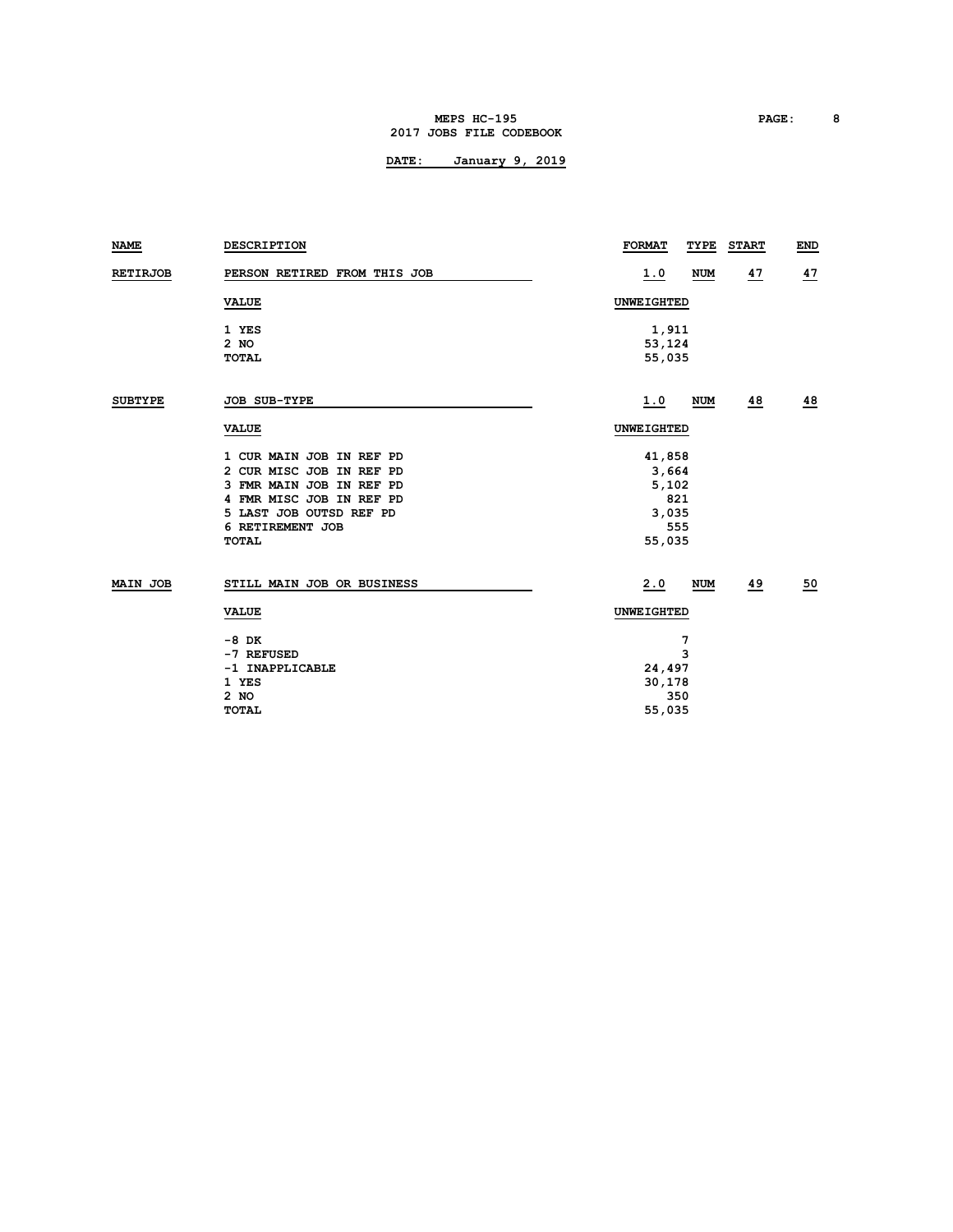#### **MEPS HC-195 PAGE: 9 2017 JOBS FILE CODEBOOK**

| <b>DESCRIPTION</b>              | <b>FORMAT</b>                                                                                                                         | <b>START</b>                                                                                                  | <b>END</b>                                     |  |  |  |
|---------------------------------|---------------------------------------------------------------------------------------------------------------------------------------|---------------------------------------------------------------------------------------------------------------|------------------------------------------------|--|--|--|
| ANY CHANGE IN WAGE AMOUNT       | 2.0                                                                                                                                   | 51                                                                                                            | 52                                             |  |  |  |
| <b>VALUE</b>                    | UNWEIGHTED                                                                                                                            |                                                                                                               |                                                |  |  |  |
| -9 NOT ASCERTAINED              | 8                                                                                                                                     |                                                                                                               |                                                |  |  |  |
| $-8$ DK                         | 681                                                                                                                                   |                                                                                                               |                                                |  |  |  |
| -7 REFUSED                      |                                                                                                                                       |                                                                                                               |                                                |  |  |  |
| -1 INAPPLICABLE                 | 28,113                                                                                                                                |                                                                                                               |                                                |  |  |  |
| 1 YES                           |                                                                                                                                       |                                                                                                               |                                                |  |  |  |
|                                 |                                                                                                                                       |                                                                                                               |                                                |  |  |  |
| TOTAL                           |                                                                                                                                       |                                                                                                               |                                                |  |  |  |
| FULL OR PART TIME               | 2.0                                                                                                                                   | $\overline{53}$                                                                                               | $\overline{54}$                                |  |  |  |
| <b>VALUE</b>                    | UNWEIGHTED                                                                                                                            |                                                                                                               |                                                |  |  |  |
|                                 |                                                                                                                                       |                                                                                                               |                                                |  |  |  |
|                                 |                                                                                                                                       |                                                                                                               |                                                |  |  |  |
|                                 |                                                                                                                                       |                                                                                                               |                                                |  |  |  |
|                                 |                                                                                                                                       |                                                                                                               |                                                |  |  |  |
|                                 |                                                                                                                                       |                                                                                                               |                                                |  |  |  |
|                                 |                                                                                                                                       |                                                                                                               |                                                |  |  |  |
| <b>TOTAL</b>                    | 55,035                                                                                                                                |                                                                                                               |                                                |  |  |  |
| STILL WORK FULL OR PART TIME-RJ | 2.0                                                                                                                                   | 55                                                                                                            | 56                                             |  |  |  |
| <b>VALUE</b>                    | UNWEIGHTED                                                                                                                            |                                                                                                               |                                                |  |  |  |
|                                 |                                                                                                                                       |                                                                                                               |                                                |  |  |  |
|                                 |                                                                                                                                       |                                                                                                               |                                                |  |  |  |
| -7 REFUSED                      | 18                                                                                                                                    |                                                                                                               |                                                |  |  |  |
| -1 INAPPLICABLE                 |                                                                                                                                       |                                                                                                               |                                                |  |  |  |
| 1 YES                           |                                                                                                                                       |                                                                                                               |                                                |  |  |  |
| 2 NO                            | 1,067                                                                                                                                 |                                                                                                               |                                                |  |  |  |
| <b>TOTAL</b>                    | 55,035                                                                                                                                |                                                                                                               |                                                |  |  |  |
|                                 | 2 NO<br>-9 NOT ASCERTAINED<br>$-8$ DK<br>-7 REFUSED<br>-1 INAPPLICABLE<br>1 GE 35 HRS<br>2 LT 35 HRS<br>-9 NOT ASCERTAINED<br>$-8$ DK | 151<br>5,623<br>20,459<br>55,035<br>5<br>52<br>18<br>24,497<br>23,630<br>6,833<br>5<br>52<br>24,497<br>29,396 | TYPE<br><b>NUM</b><br><b>NUM</b><br><b>NUM</b> |  |  |  |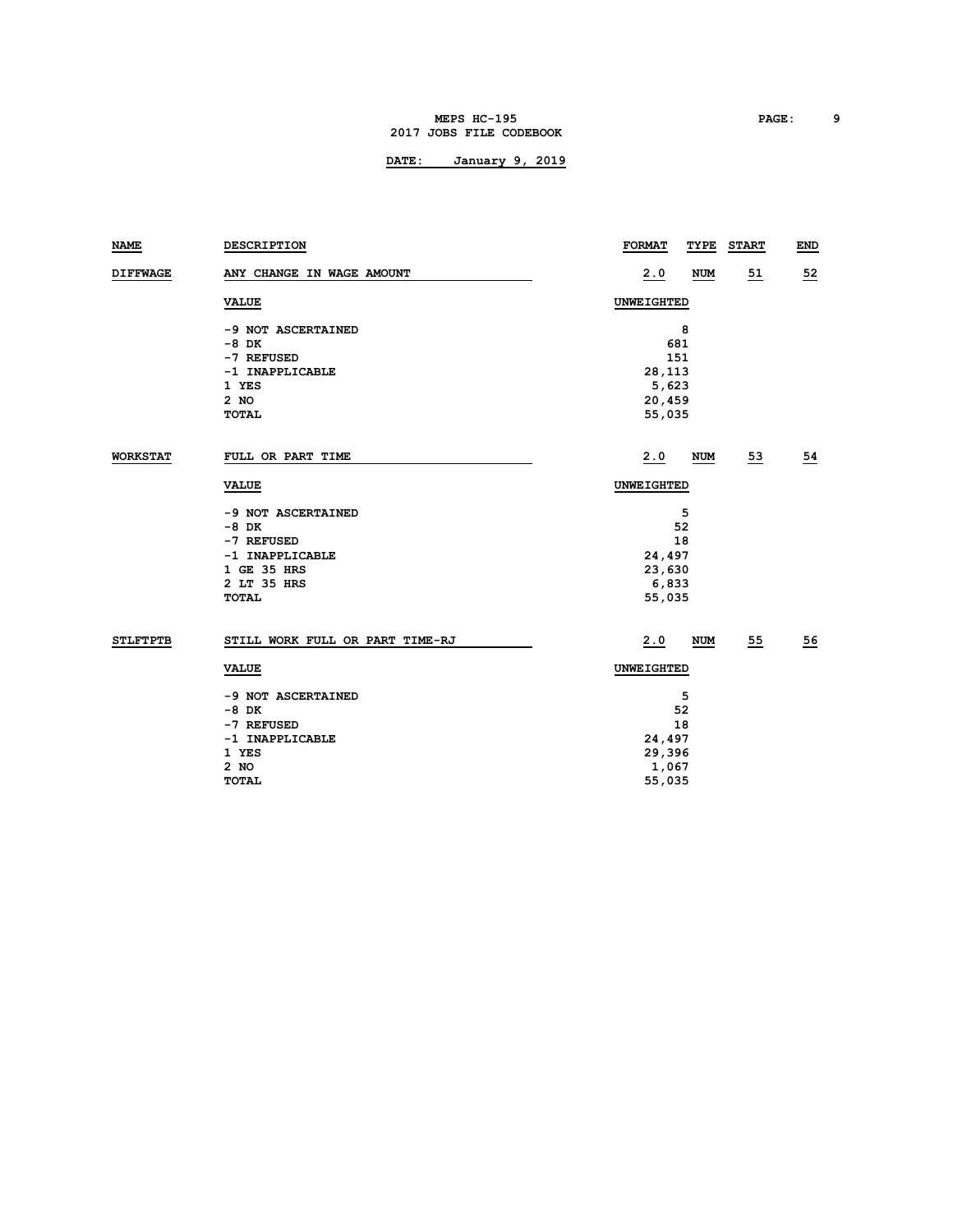#### **MEPS HC-195 PAGE: 10 2017 JOBS FILE CODEBOOK**

| NAME            | <b>DESCRIPTION</b>                   | <b>FORMAT</b>     | TYPE       | <b>START</b> | END              |
|-----------------|--------------------------------------|-------------------|------------|--------------|------------------|
| <b>Y CHANGE</b> | WHY CHANGE IN FULL/PART TIME STATUS  | 2.0               | <b>NUM</b> | 57           | 58               |
|                 | <b>VALUE</b>                         |                   | UNWEIGHTED |              |                  |
|                 | -9 NOT ASCERTAINED                   |                   | 2          |              |                  |
|                 | $-8$ DK                              |                   | 12         |              |                  |
|                 | -7 REFUSED                           |                   | 4          |              |                  |
|                 | -1 INAPPLICABLE                      | 53,968            |            |              |                  |
|                 | 1 PROMOTION OR DEMOTION              |                   | 62         |              |                  |
|                 | 2 CHANGE IN RESPONSIBILITIES         | 101               |            |              |                  |
|                 | 3 CHANGE IN AMT OF WRK BUS BRINGS    |                   | 259        |              |                  |
|                 | 4 CHANGE IN SHIFT TIME               |                   | 132        |              |                  |
|                 | 5 CHANGE IN # OF EMPLOYEE AVAIL      | 16                |            |              |                  |
|                 | 6 ILLNESS/DISABILITY                 | 40                |            |              |                  |
|                 | 7 TEMPORARY LEAVE                    | 4                 |            |              |                  |
|                 | 8 MATERNITY/PATERNITY LEAVE          | 8                 |            |              |                  |
|                 | 9 GOING TO SCHL/FINISHED SCHL        | 36                |            |              |                  |
|                 | 10 CHANGE IN HOME/FAM SITUATION      | 70                |            |              |                  |
|                 | 11 NEED TIME OFF/WANT WRK MORE       | 27                |            |              |                  |
|                 | 91 OTHER                             | 294               |            |              |                  |
|                 | <b>TOTAL</b>                         | 55,035            |            |              |                  |
| <b>STILLWRK</b> | STILL WORK AT ESTABLISHMENT/MISC JOB | 2.0               | <b>NUM</b> | 59           | $\underline{60}$ |
|                 | <b>VALUE</b>                         | <b>UNWEIGHTED</b> |            |              |                  |
|                 | -8 DK                                |                   |            |              |                  |
|                 | -7 REFUSED                           |                   | 4<br>5     |              |                  |
|                 | -1 INAPPLICABLE                      | 52,090            |            |              |                  |
|                 | 1 YES                                | 2,359             |            |              |                  |
|                 | 2 NO                                 |                   | 577        |              |                  |
|                 | <b>TOTAL</b>                         | 55,035            |            |              |                  |
|                 |                                      |                   |            |              |                  |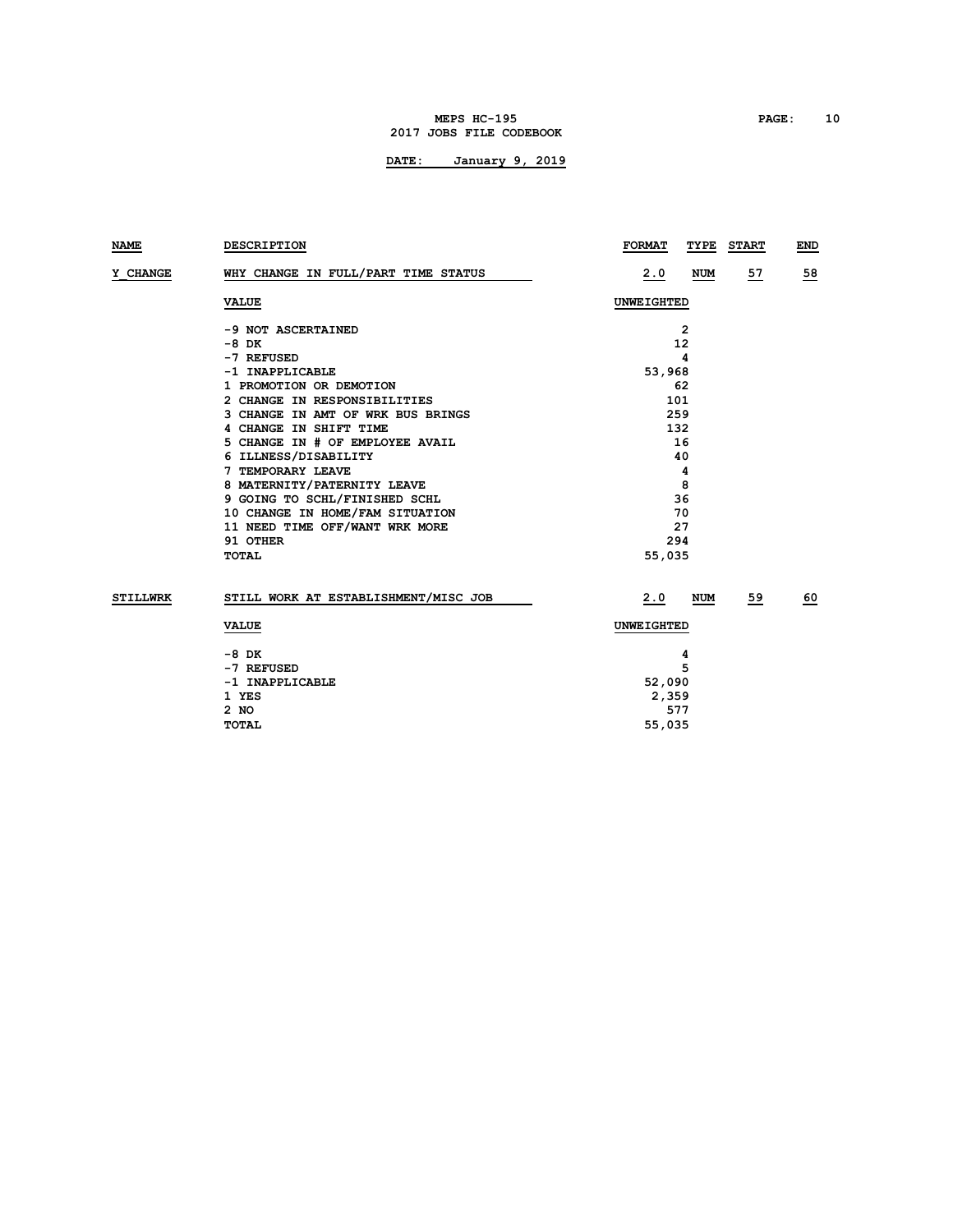#### **MEPS HC-195 PAGE: 11 2017 JOBS FILE CODEBOOK**

| NAME            | <b>DESCRIPTION</b>                     | <b>FORMAT</b> | TYPE       | <b>START</b> | END       |
|-----------------|----------------------------------------|---------------|------------|--------------|-----------|
| <b>OFFTAKEI</b> | OFFERED INSURANCE AND NOW TAKE         | 2.0           | <b>NUM</b> | 61           | 62        |
|                 | <b>VALUE</b>                           | UNWEIGHTED    |            |              |           |
|                 | -9 NOT ASCERTAINED                     | 102           |            |              |           |
|                 | $-8$ DK                                |               | 25         |              |           |
|                 | -7 REFUSED                             |               | 3          |              |           |
|                 | -1 INAPPLICABLE                        | 50,656        |            |              |           |
|                 | 1 YES                                  | 802           |            |              |           |
|                 | 2 NO                                   | 3,447         |            |              |           |
|                 | <b>TOTAL</b>                           | 55,035        |            |              |           |
|                 |                                        |               |            |              |           |
| <b>NOWTAKEI</b> | NOW OFFERED AND TAKE INSURANCE         | 2.0           | <b>NUM</b> | 63           | 64        |
|                 | <b>VALUE</b>                           | UNWEIGHTED    |            |              |           |
|                 | -9 NOT ASCERTAINED                     | 411           |            |              |           |
|                 | $-8$ DK                                | 225           |            |              |           |
|                 | -7 REFUSED                             |               | 8          |              |           |
|                 | -1 INAPPLICABLE                        | 38,652        |            |              |           |
|                 | 1 YES                                  | 1,211         |            |              |           |
|                 | $2$ NO                                 | 14,528        |            |              |           |
|                 | <b>TOTAL</b>                           | 55,035        |            |              |           |
|                 |                                        |               |            |              |           |
| <b>ANYINS</b>   | IS INSURANCE OFFERED TO ANY EMPLOYEES? | 2.0           | <b>NUM</b> | 65           | <u>66</u> |
|                 | <b>VALUE</b>                           | UNWEIGHTED    |            |              |           |
|                 | -9 NOT ASCERTAINED                     |               | 10         |              |           |
|                 | -8 DK                                  | 1,261         |            |              |           |
|                 | -7 REFUSED                             |               | 6          |              |           |
|                 | -1 INAPPLICABLE                        | 46,169        |            |              |           |
|                 | 1 YES                                  | 2,543         |            |              |           |
|                 | $2$ NO                                 | 5,046         |            |              |           |
|                 | <b>TOTAL</b>                           | 55,035        |            |              |           |
|                 |                                        |               |            |              |           |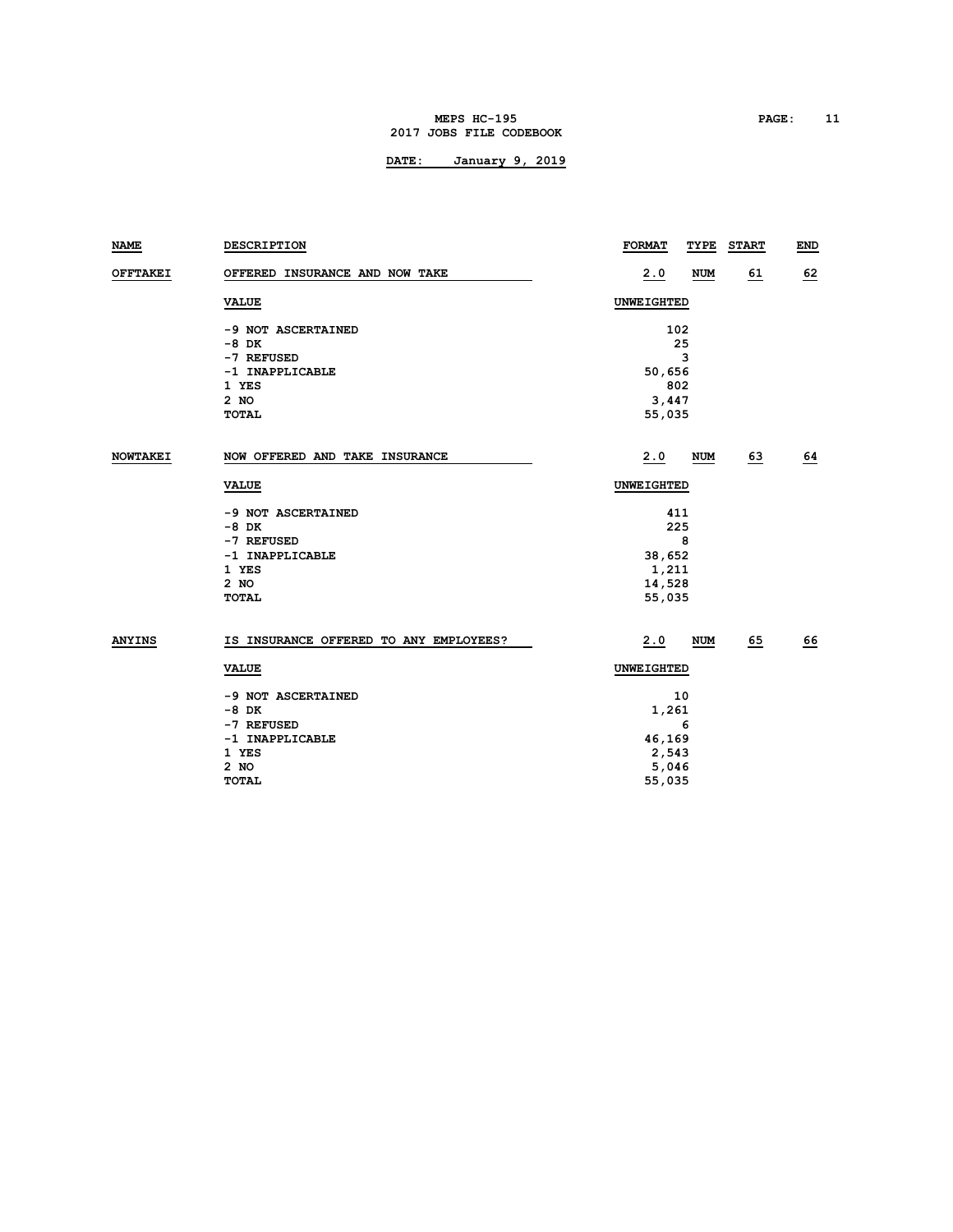### **MEPS HC-195 PAGE: 12 2017 JOBS FILE CODEBOOK**

| NAME     | <b>DESCRIPTION</b>                      | <b>FORMAT</b>     | TYPE       | <b>START</b> | END |  |
|----------|-----------------------------------------|-------------------|------------|--------------|-----|--|
| WHY LEFT | REASON WHY NOT AT JOB NOW               | 2.0               | NUM        | 67           | 68  |  |
|          | <b>VALUE</b>                            | <b>UNWEIGHTED</b> |            |              |     |  |
|          | -9 NOT ASCERTAINED                      |                   | 32         |              |     |  |
|          | -8 DK                                   |                   | 48         |              |     |  |
|          | -7 REFUSED                              |                   | 81         |              |     |  |
|          | -1 INAPPLICABLE                         | 50,171            |            |              |     |  |
|          | 1 JOB ENDED                             | 602               |            |              |     |  |
|          | 2 BUSINESS DISSOLVED OR SOLD            | 149               |            |              |     |  |
|          | 3 RETIRED                               | 227               |            |              |     |  |
|          | 4 ILLNESS OR INJURY                     | 237               |            |              |     |  |
|          | 5 LAID OFF                              | 292               |            |              |     |  |
|          | 6 QUIT TO HAVE A BABY                   |                   | 30         |              |     |  |
|          | 7 QUIT TO GO TO SCHOOL                  | 279               |            |              |     |  |
|          | 8 QUIT TO TAKE CARE OF HOME/FAM         | 227               |            |              |     |  |
|          | 9 QUIT BECAUSE WANTED TIME OFF          | 99                |            |              |     |  |
|          | 10 QUIT TO TAKE OTHER JOB               | 972               |            |              |     |  |
|          | 11 UNPAID LEAVE                         | 6                 |            |              |     |  |
|          | 91 OTHER                                | 1,583             |            |              |     |  |
|          | TOTAL                                   | 55,035            |            |              |     |  |
| NUMEMPS  | ESTABLISHMENT SIZE-NONSELF-EMPLOYED JOB | 5.0               | <b>NUM</b> | 69           | 73  |  |
|          | <b>VALUE</b>                            | UNWEIGHTED        |            |              |     |  |
|          | $-10$ # OF EMP >= 13,000                | 157               |            |              |     |  |
|          | -9 NOT ASCERTAINED                      | 126               |            |              |     |  |
|          | -8 DK                                   | 13,519            |            |              |     |  |
|          | -7 REFUSED                              | 209               |            |              |     |  |
|          | -1 INAPPLICABLE                         | 12,862            |            |              |     |  |
|          | 0                                       |                   | 28         |              |     |  |
|          | $1 - 9$                                 | 7,155             |            |              |     |  |
|          | $10 - 25$                               | 6,471             |            |              |     |  |
|          | $26 - 49$                               | 2,821             |            |              |     |  |
|          | $50 - 100$                              | 4,884             |            |              |     |  |
|          | $101 - 500$                             | 4,335             |            |              |     |  |
|          | $501 - 12,000$                          | 2,468             |            |              |     |  |
|          | <b>TOTAL</b>                            | 55,035            |            |              |     |  |
|          |                                         |                   |            |              |     |  |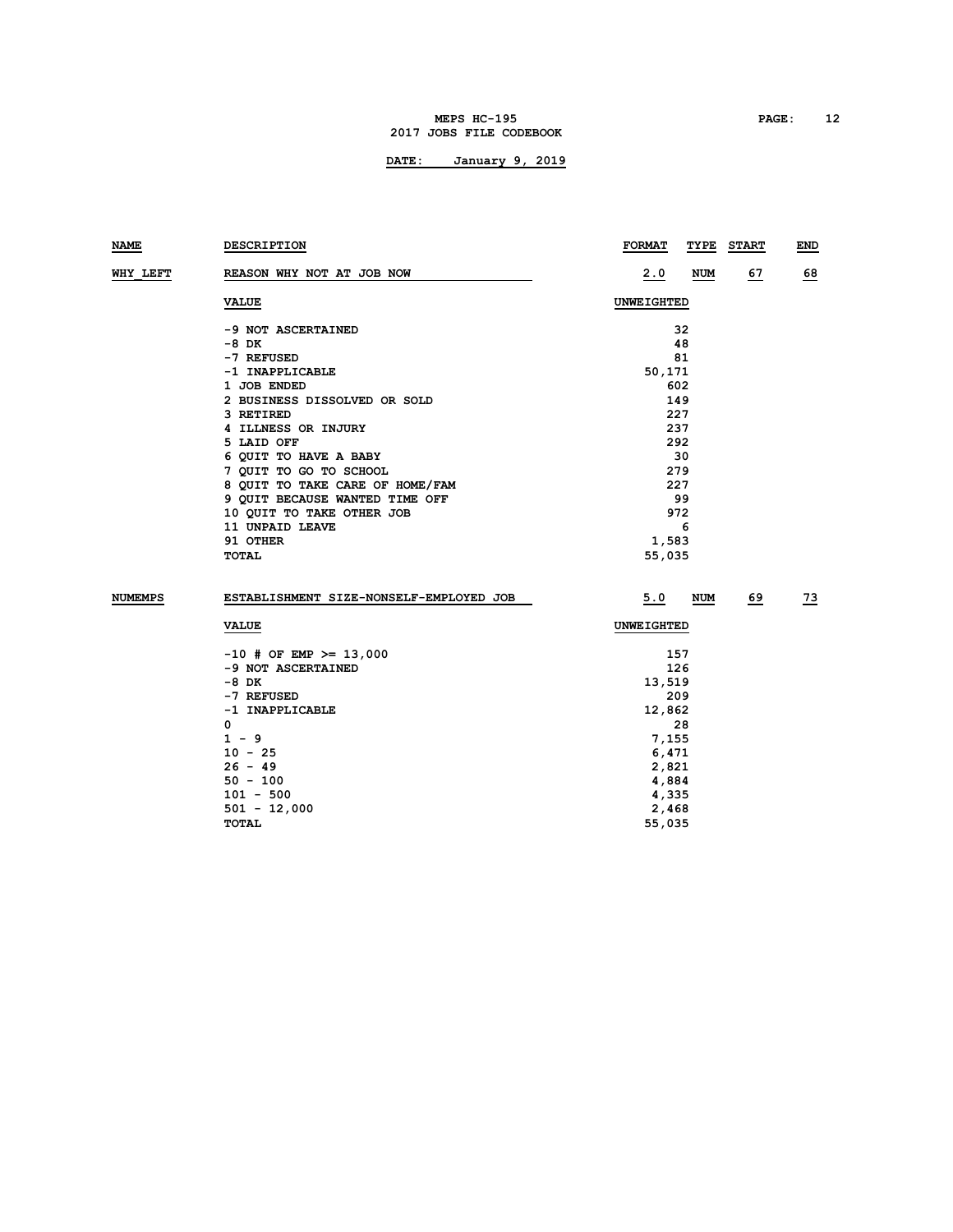#### **MEPS HC-195 PAGE: 13 2017 JOBS FILE CODEBOOK**

| NAME            | <b>DESCRIPTION</b>            | <b>FORMAT</b><br>TYPE | <b>START</b>    | <b>END</b>      |
|-----------------|-------------------------------|-----------------------|-----------------|-----------------|
| <b>ESTMATE2</b> | ESTIMATED ESTAB SIZE-COMBINED | 2.0<br><b>NUM</b>     | $\overline{14}$ | $\overline{25}$ |
|                 | <b>VALUE</b>                  | UNWEIGHTED            |                 |                 |
|                 | -9 NOT ASCERTAINED            | 37                    |                 |                 |
|                 | -8 DK                         | 1,114                 |                 |                 |
|                 | -7 REFUSED                    | 45                    |                 |                 |
|                 | -1 INAPPLICABLE               | 51,338                |                 |                 |
|                 | $11 - 9$                      | 268                   |                 |                 |
|                 | $2 10 - 25$                   | 444                   |                 |                 |
|                 | $326 - 50$                    | 302                   |                 |                 |
|                 | $451 - 100$                   | 410                   |                 |                 |
|                 | $5101 - 500$                  | 541                   |                 |                 |
|                 | $6.501+$                      | 536                   |                 |                 |
|                 | <b>TOTAL</b>                  | 55,035                |                 |                 |
| <b>MORELOC</b>  | MORE THAN ONE LOCATION        | 2.0<br><b>NUM</b>     | $\overline{26}$ | $\overline{27}$ |
|                 | <b>VALUE</b>                  | UNWEIGHTED            |                 |                 |
|                 | -9 NOT ASCERTAINED            | 105                   |                 |                 |
|                 | -8 DK                         | 1,644                 |                 |                 |
|                 | -7 REFUSED                    | 108                   |                 |                 |
|                 | -1 INAPPLICABLE               | 12,862                |                 |                 |
|                 | 1 YES                         | 28,672                |                 |                 |
|                 | 2 NO                          | 11,644                |                 |                 |
|                 | <b>TOTAL</b>                  | 55,035                |                 |                 |
| <b>BUSINC</b>   | <b>BUSINESS INCORPORATED</b>  | 2.0<br>NUM            | $\overline{28}$ | <u>79</u>       |
|                 | <b>VALUE</b>                  | UNWEIGHTED            |                 |                 |
|                 | -9 NOT ASCERTAINED            | 4                     |                 |                 |
|                 | $-8$ DK                       | 43                    |                 |                 |
|                 | -7 REFUSED                    | 4                     |                 |                 |
|                 | -1 INAPPLICABLE               | 53,837                |                 |                 |
|                 | 1 YES                         | 313                   |                 |                 |
|                 | 2 NO                          | 834                   |                 |                 |
|                 | <b>TOTAL</b>                  | 55,035                |                 |                 |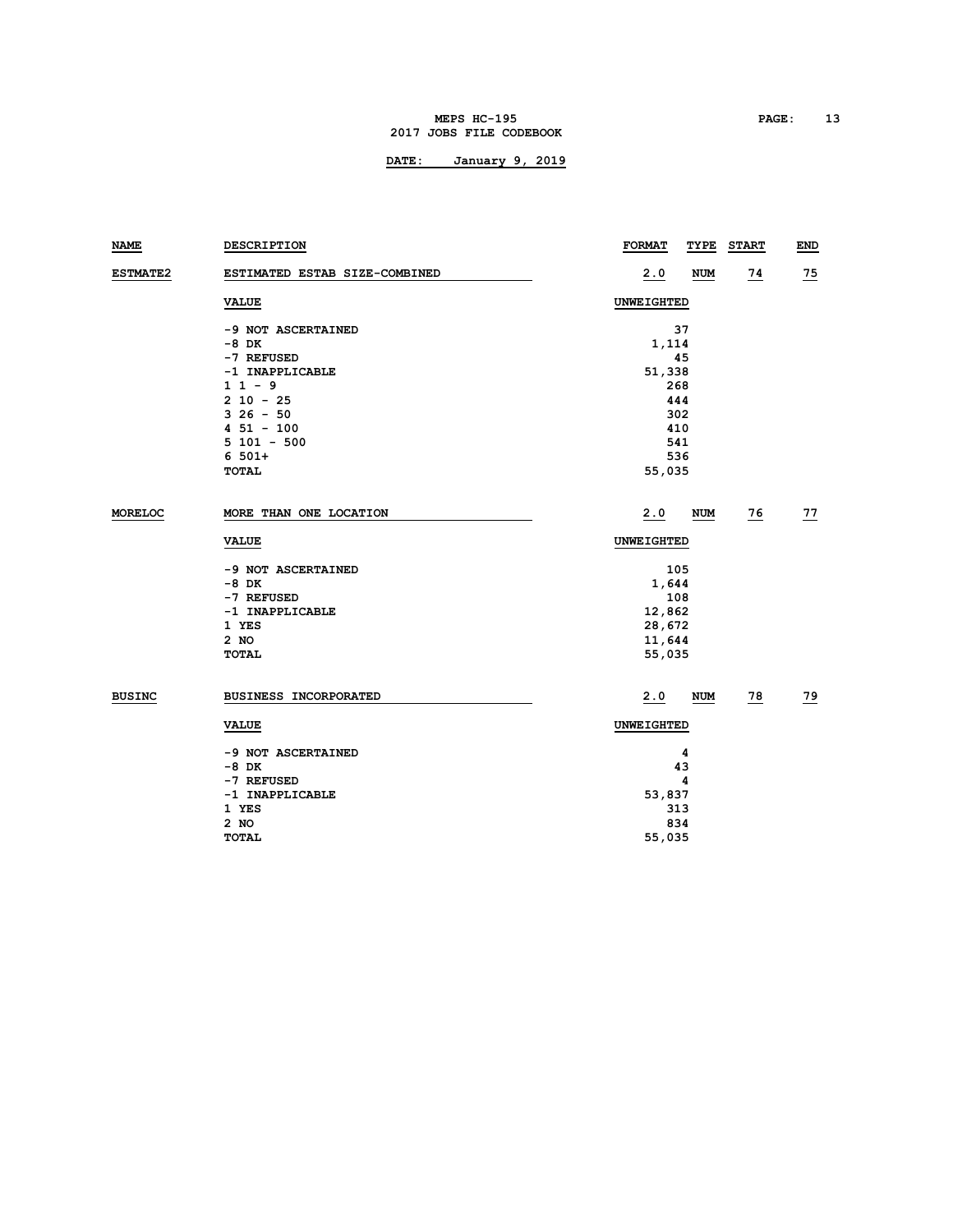#### **MEPS HC-195 PAGE: 14 2017 JOBS FILE CODEBOOK**

| NAME            | <b>DESCRIPTION</b>            | <b>FORMAT</b><br><b>START</b><br>TYPE | END |
|-----------------|-------------------------------|---------------------------------------|-----|
| <b>PROPRIET</b> | PROPRIETORSHIP OR PARTNERSHIP | 80<br>2.0<br>NUM                      | 81  |
|                 | <b>VALUE</b>                  | <b>UNWEIGHTED</b>                     |     |
|                 | -9 NOT ASCERTAINED            | 4                                     |     |
|                 | $-8$ DK                       | 45                                    |     |
|                 | -7 REFUSED                    | $\overline{2}$                        |     |
|                 | -1 INAPPLICABLE               | 54,154                                |     |
|                 | 1 YES                         | 747                                   |     |
|                 | 2 NO                          | 83                                    |     |
|                 | <b>TOTAL</b>                  | 55,035                                |     |
| TYPEEMPL        | EMPLOYEE TYPE                 | 2.0<br>82<br>NUM                      | 83  |
|                 | <b>VALUE</b>                  | <b>UNWEIGHTED</b>                     |     |
|                 | -9 NOT ASCERTAINED            | 2                                     |     |
|                 | $-8$ DK                       | 846                                   |     |
|                 | -7 REFUSED                    | 94                                    |     |
|                 | -1 INAPPLICABLE               | 9,603                                 |     |
|                 | 1 PRIVATE                     | 36,821                                |     |
|                 | 2 FEDERAL                     | 1,318                                 |     |
|                 | 3 STATE                       | 3,341                                 |     |
|                 | 4 LOCAL                       | 2,742                                 |     |
|                 | 5 ARMED FORCES                | 219                                   |     |
|                 | 6 FOREIGN NON US GOV          | 49                                    |     |
|                 | TOTAL                         | 55,035                                |     |
|                 |                               |                                       |     |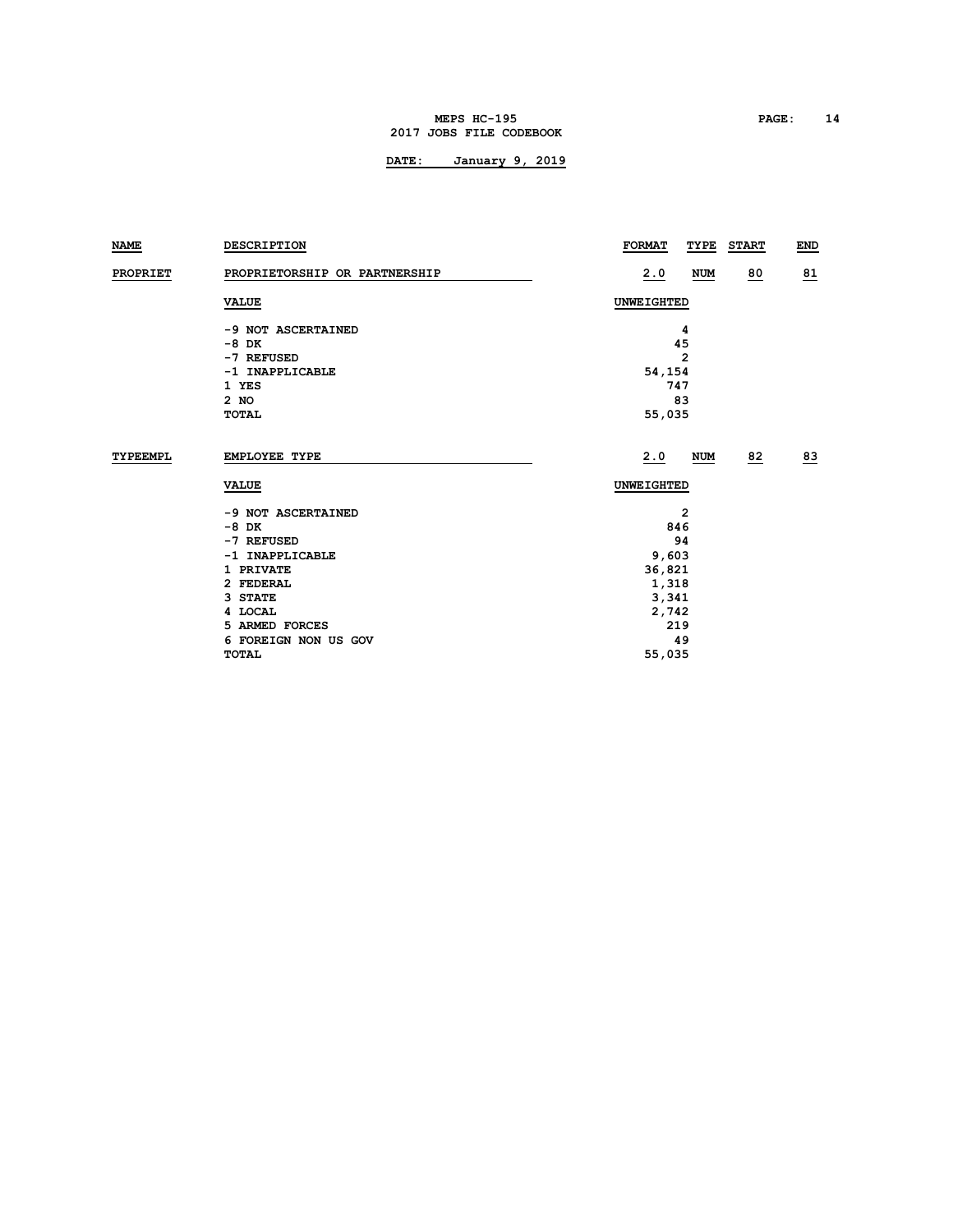#### **MEPS HC-195 PAGE: 15 2017 JOBS FILE CODEBOOK**

| <b>NAME</b>    | DESCRIPTION         | <b>FORMAT</b><br>TYPE | <b>START</b><br>END |  |  |  |  |
|----------------|---------------------|-----------------------|---------------------|--|--|--|--|
| YLEFT          | NO JOB REASON       | 2.0<br><b>NUM</b>     | 85<br>84            |  |  |  |  |
|                | <b>VALUE</b>        | <b>UNWEIGHTED</b>     |                     |  |  |  |  |
|                | -9 NOT ASCERTAINED  | 25                    |                     |  |  |  |  |
|                | -8 DK               | 21                    |                     |  |  |  |  |
|                | -7 REFUSED          | 3                     |                     |  |  |  |  |
|                | -1 INAPPLICABLE     | 52,683                |                     |  |  |  |  |
|                | 1 JOB ENDED         | 284                   |                     |  |  |  |  |
|                | 2 RETIRED           | 103                   |                     |  |  |  |  |
|                | 3 ILLNESS OR INJURY | 520                   |                     |  |  |  |  |
|                | 4 LAID OFF          | 186                   |                     |  |  |  |  |
|                | 5 HAVE BABY         | 37                    |                     |  |  |  |  |
|                | 6 SCHOOL            | 166                   |                     |  |  |  |  |
|                | 7 HOME CARE         | 283                   |                     |  |  |  |  |
|                | 8 TIME OFF          | 68                    |                     |  |  |  |  |
|                | 9 OTHER JOB         | 195                   |                     |  |  |  |  |
|                | 91 OTHER REASON     | 461                   |                     |  |  |  |  |
|                | <b>TOTAL</b>        | 55,035                |                     |  |  |  |  |
| <b>YNOBUSN</b> | WHY NO BUSINESS     | 2.0<br><b>NUM</b>     | 86<br>87            |  |  |  |  |
|                | <b>VALUE</b>        | UNWEIGHTED            |                     |  |  |  |  |
|                | -8 DK               | 3                     |                     |  |  |  |  |
|                | -1 INAPPLICABLE     | 54,862                |                     |  |  |  |  |
|                | 1 BUSINESS SOLD     | 19                    |                     |  |  |  |  |
|                | 2 RETIRED           | 15                    |                     |  |  |  |  |
|                | 3 ILLNESS OR INJURY | 61                    |                     |  |  |  |  |
|                | 5 SCHOOL            | 4                     |                     |  |  |  |  |
|                | 6 HOME CARE         | 19                    |                     |  |  |  |  |
|                | 7 TIME OFF          | 8                     |                     |  |  |  |  |
|                | 8 OTHER JOB         | 11                    |                     |  |  |  |  |
|                | 91 OTHER REASON     | 33                    |                     |  |  |  |  |
|                | <b>TOTAL</b>        | 55,035                |                     |  |  |  |  |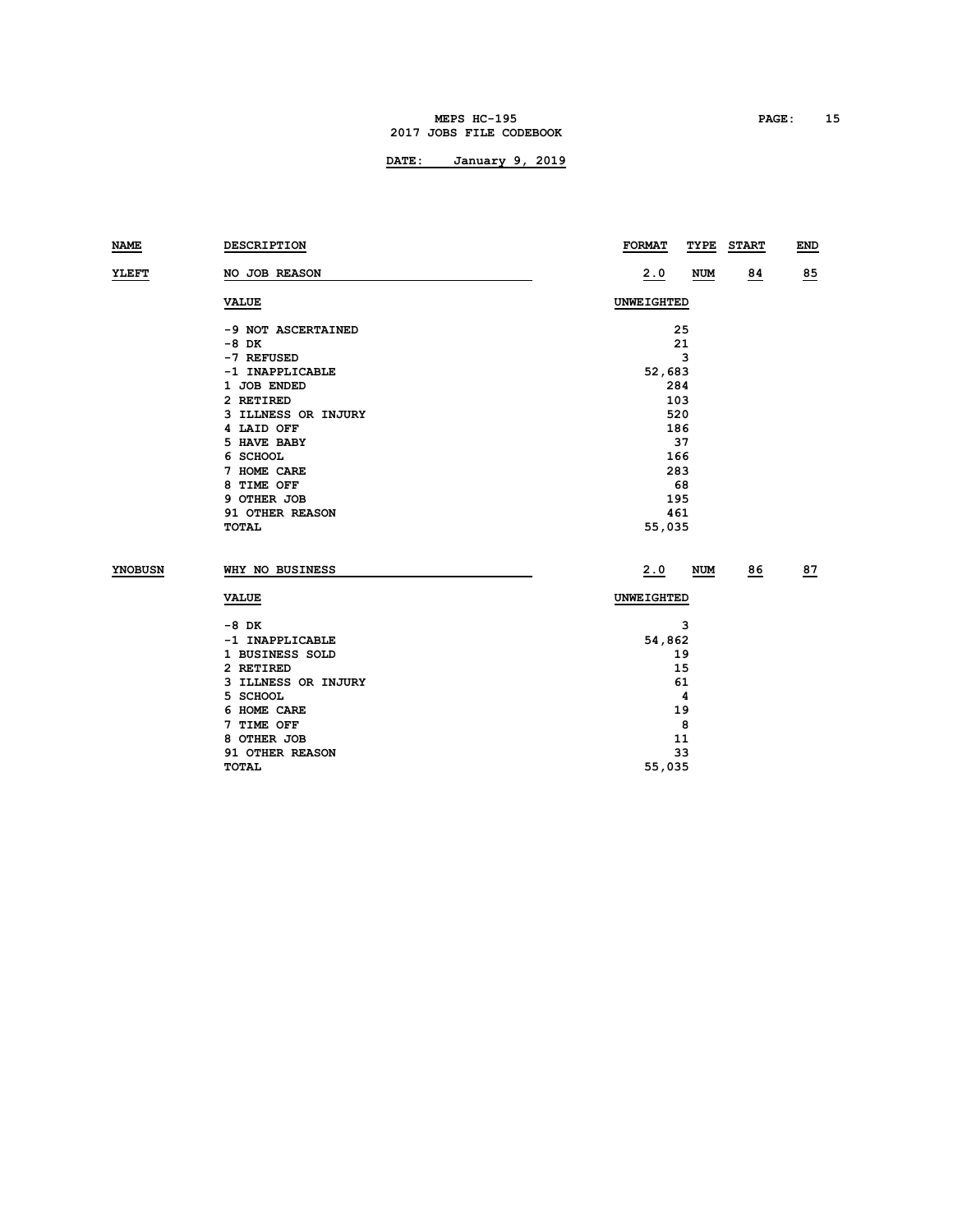### **MEPS HC-195 PAGE: 16 2017 JOBS FILE CODEBOOK**

| <b>NAME</b>    | DESCRIPTION                      | <b>FORMAT</b><br>TYPE | <b>START</b> | <b>END</b> |
|----------------|----------------------------------|-----------------------|--------------|------------|
| <b>HRSPRWK</b> | NUMBER OF HOURS WORKED PER WEEK  | <u>3.0</u><br>NUM     | 88           | 90         |
|                | <b>VALUE</b>                     | <b>UNWEIGHTED</b>     |              |            |
|                | -9 NOT ASCERTAINED               | 178                   |              |            |
|                | -8 DK                            | 1,278                 |              |            |
|                | -7 REFUSED                       | 130                   |              |            |
|                | -1 INAPPLICABLE                  | 3,825                 |              |            |
|                | $1 - 20$                         | 8,850                 |              |            |
|                | $21 - 30$                        | 5,438                 |              |            |
|                | $31 - 40$                        | 24,683                |              |            |
|                | $41 - 60$                        | 9,626                 |              |            |
|                | $61 - 80$<br>$81 - 120$          | 899<br>104            |              |            |
|                | $121 - 168$                      | 24                    |              |            |
|                | TOTAL                            | 55,035                |              |            |
|                |                                  |                       |              |            |
| HRS35WK        | WORK AT LEAST 35 HOURS PER WEEK  | 2.0<br>NUM            | 91           | 92         |
|                | <b>VALUE</b>                     | UNWEIGHTED            |              |            |
|                | -9 NOT ASCERTAINED               | 97                    |              |            |
|                | -8 DK                            | 322                   |              |            |
|                | -7 REFUSED                       | 95                    |              |            |
|                | -1 INAPPLICABLE                  | 53,676                |              |            |
|                | 1 YES                            | 486                   |              |            |
|                | 2 NO                             | 359                   |              |            |
|                | <b>TOTAL</b>                     | 55,035                |              |            |
| <b>SICKPAY</b> | DOES PERSON HAVE PAID SICK LEAVE | 2.0<br>NUM            | 93           | 94         |
|                | <b>VALUE</b>                     | UNWEIGHTED            |              |            |
|                | -9 NOT ASCERTAINED               | 31                    |              |            |
|                | -8 DK                            | 487                   |              |            |
|                | -7 REFUSED                       | 28                    |              |            |
|                | -1 INAPPLICABLE                  | 43,899                |              |            |
|                | 1 YES                            | 5,377                 |              |            |
|                | 2 NO                             | 5,213                 |              |            |
|                | <b>TOTAL</b>                     | 55,035                |              |            |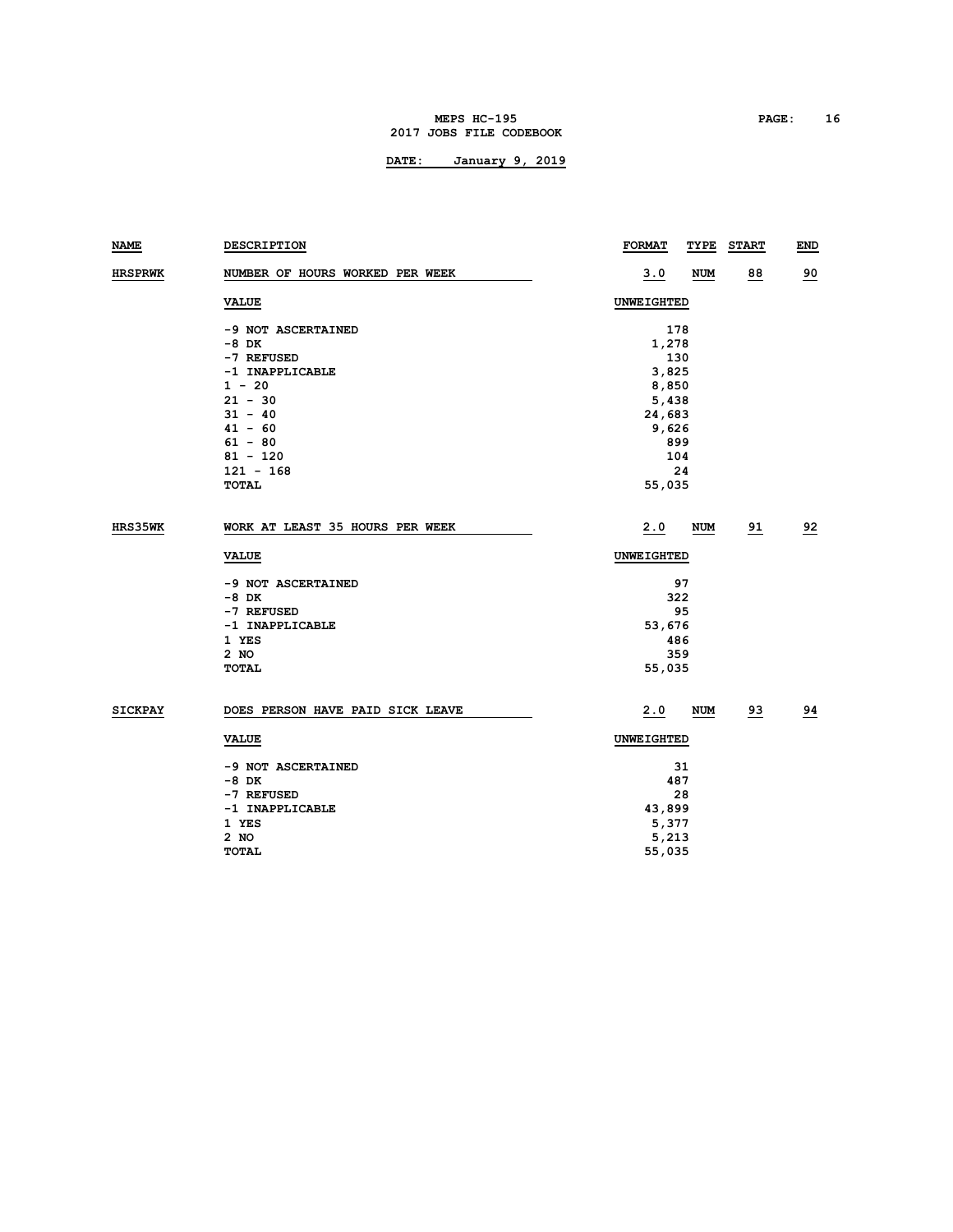#### **MEPS HC-195 PAGE: 17 2017 JOBS FILE CODEBOOK**

| NAME            | <b>DESCRIPTION</b>                                                                                | <b>FORMAT</b>                                         | TYPE       | <b>START</b> | <b>END</b>     |
|-----------------|---------------------------------------------------------------------------------------------------|-------------------------------------------------------|------------|--------------|----------------|
| <b>PAYDRVST</b> | IS THERE PAID SICK LEAVE FOR DR'S VISITS                                                          | 2.0                                                   | <b>NUM</b> | 95           | <u>96</u>      |
|                 | <b>VALUE</b>                                                                                      | UNWEIGHTED                                            |            |              |                |
|                 | $-8$ DK<br>-7 REFUSED<br>-1 INAPPLICABLE<br>1 YES<br>$2$ NO<br><b>TOTAL</b>                       | 170<br>49,658<br>4,782<br>424<br>55,035               | 1          |              |                |
|                 |                                                                                                   |                                                       |            |              |                |
| <b>PAYVACTN</b> | DOES PERSON GET PAID VACATION                                                                     | 2.0                                                   | <b>NUM</b> | 97           | $\frac{98}{1}$ |
|                 | <b>VALUE</b>                                                                                      | UNWEIGHTED                                            |            |              |                |
|                 | -9 NOT ASCERTAINED<br>$-8$ DK<br>-7 REFUSED<br>-1 INAPPLICABLE<br>1 YES<br>$2$ NO<br><b>TOTAL</b> | 449<br>43,899<br>5,651<br>4,975<br>55,035             | 31<br>30   |              |                |
| <b>RETIRPLN</b> | DOES PERSON HAVE PENSION/RETIREMENT PLAN                                                          | 2.0                                                   | <b>NUM</b> | 99           | 100            |
|                 | <b>VALUE</b>                                                                                      | UNWEIGHTED                                            |            |              |                |
|                 | -9 NOT ASCERTAINED<br>$-8$ DK<br>-7 REFUSED<br>-1 INAPPLICABLE<br>1 YES<br>$2$ NO<br><b>TOTAL</b> | 31<br>541<br>43<br>43,899<br>4,253<br>6,268<br>55,035 |            |              |                |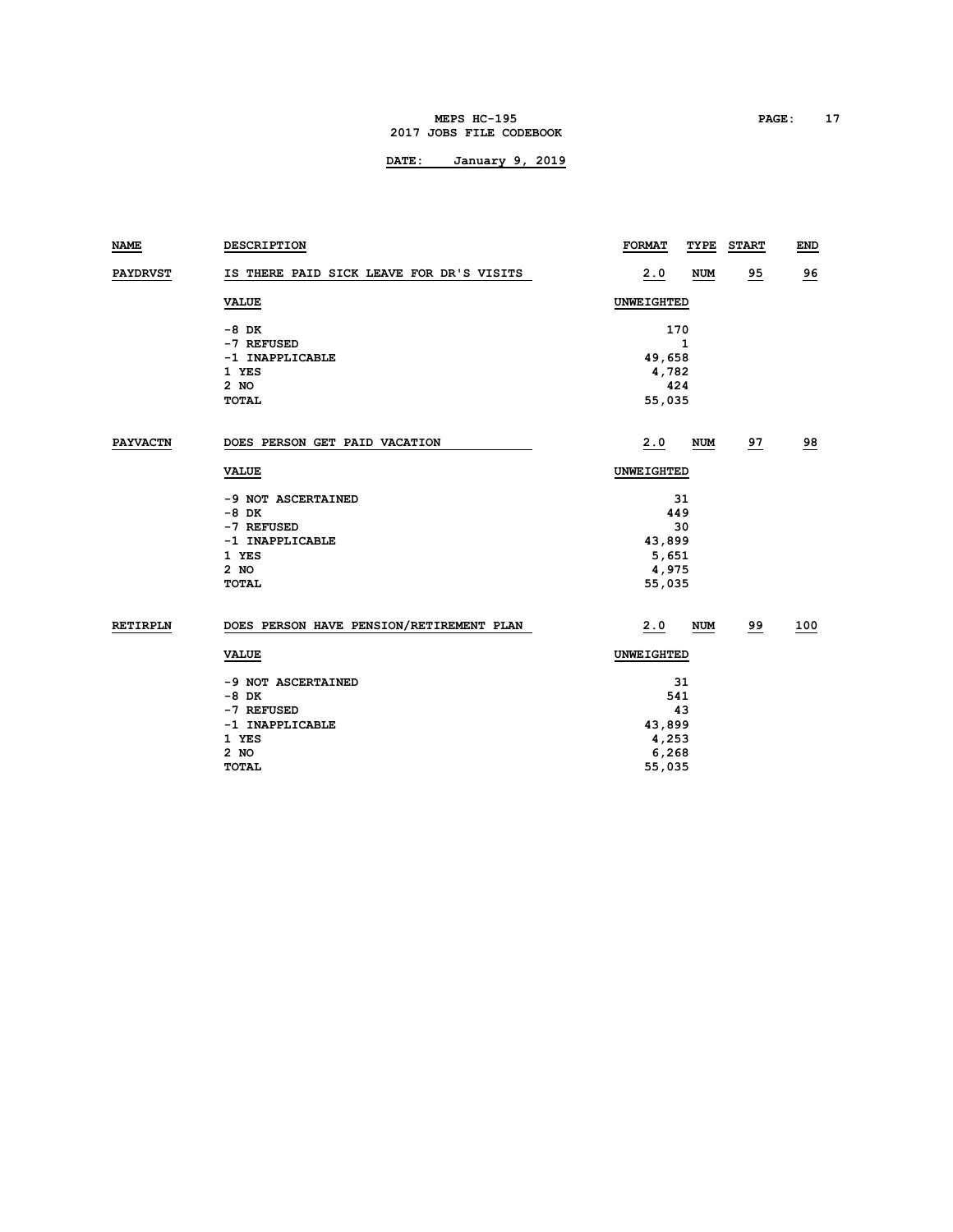#### **MEPS HC-195 PAGE: 18 2017 JOBS FILE CODEBOOK**

| <b>NAME</b>     | <b>DESCRIPTION</b>                      | <b>FORMAT</b> | TYPE       | <b>START</b> | <b>END</b> |
|-----------------|-----------------------------------------|---------------|------------|--------------|------------|
| <b>WKLYAMT</b>  | USUAL WEEKLY GROSS INCOME               | 7.2           | <b>NUM</b> | 101          | 107        |
|                 | <b>VALUE</b>                            | UNWEIGHTED    |            |              |            |
|                 | $-10$ HOURLY WAGE >= \$96.15            |               | 46         |              |            |
|                 | -9 NOT ASCERTAINED                      |               | 18         |              |            |
|                 | -8 DK                                   |               | 231        |              |            |
|                 | -7 REFUSED                              |               | 59         |              |            |
|                 | -1 INAPPLICABLE                         | 53,712        |            |              |            |
|                 | 0                                       |               | 36         |              |            |
|                 | $$0.60 - $2,788.00$                     |               | 933        |              |            |
|                 | TOTAL                                   | 55,035        |            |              |            |
| <b>EMPLINS</b>  | HAVE HEALTH INSURANCE THRU THIS JOB     | 2.0           | <b>NUM</b> | 108          | 109        |
|                 | <b>VALUE</b>                            | UNWEIGHTED    |            |              |            |
|                 | -9 NOT ASCERTAINED                      |               | 57         |              |            |
|                 | $-8$ DK                                 |               | 736        |              |            |
|                 | -7 REFUSED                              |               | 62         |              |            |
|                 | -1 INAPPLICABLE                         | 8,707         |            |              |            |
|                 | 1 YES                                   | 19,626        |            |              |            |
|                 | $2$ NO                                  | 25,847        |            |              |            |
|                 | <b>TOTAL</b>                            | 55,035        |            |              |            |
| <b>OFFRDINS</b> | OFFERED INSURANCE BUT CHOSE NOT TO TAKE | 2.0           | NUM        | 110          | 111        |
|                 | <b>VALUE</b>                            | UNWEIGHTED    |            |              |            |
|                 | -9 NOT ASCERTAINED                      |               | 106        |              |            |
|                 | $-8$ DK                                 |               | 850        |              |            |
|                 | -7 REFUSED                              |               | 39         |              |            |
|                 | -1 INAPPLICABLE                         | 21,880        |            |              |            |
|                 | 1 YES                                   | 7,476         |            |              |            |
|                 | $2$ NO                                  | 24,684        |            |              |            |
|                 | <b>TOTAL</b>                            | 55,035        |            |              |            |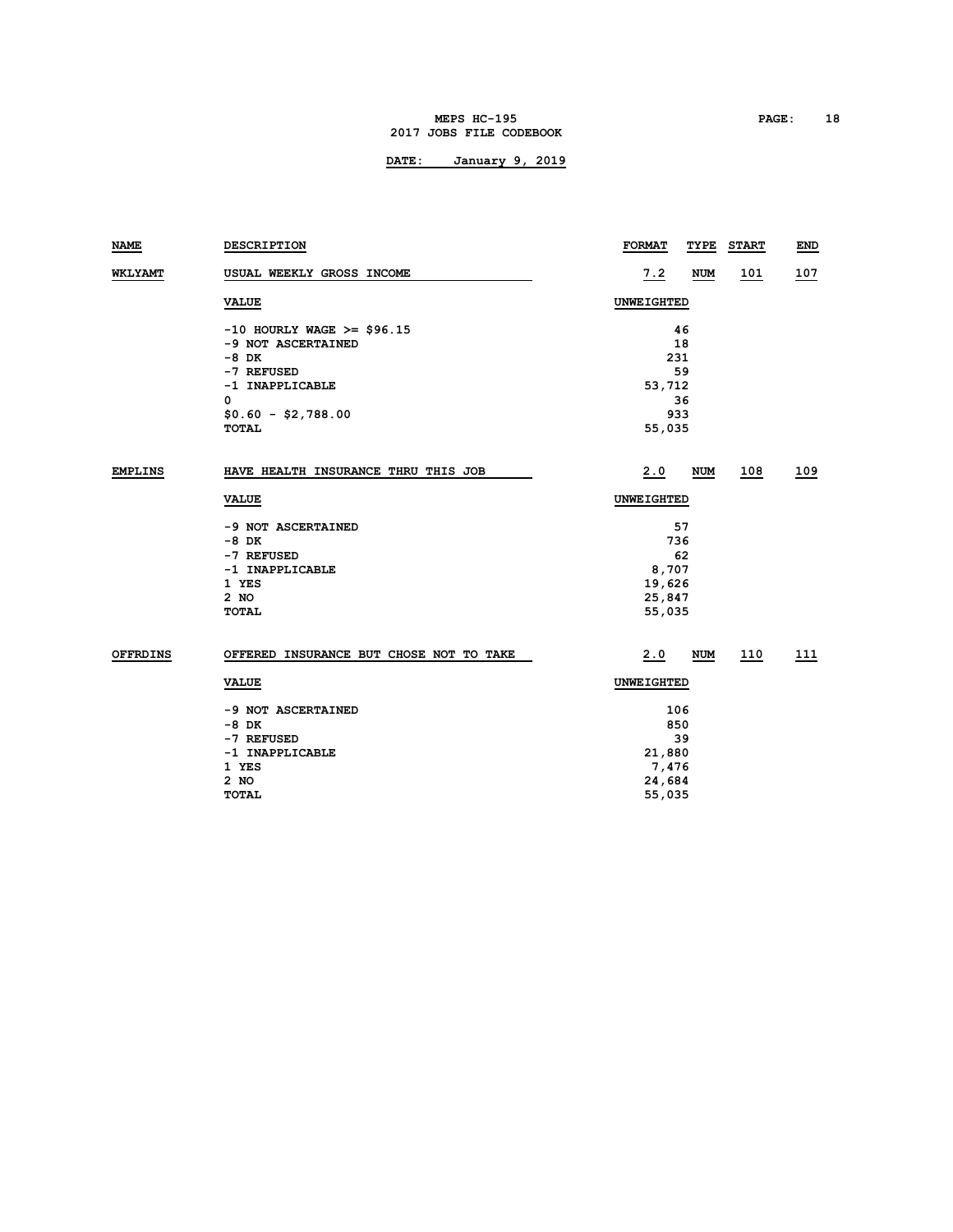#### **MEPS HC-195 PAGE: 19 2017 JOBS FILE CODEBOOK**

| NAME            | <b>DESCRIPTION</b>                   | <b>FORMAT</b><br><b>START</b><br>TYPE | END         |
|-----------------|--------------------------------------|---------------------------------------|-------------|
| <b>DIFFPLNS</b> | CHOICE OF DIFFERENT HEALTH INS PLANS | 2.0<br><b>NUM</b><br><u>112</u>       | <u> 113</u> |
|                 | <b>VALUE</b>                         | UNWEIGHTED                            |             |
|                 | -9 NOT ASCERTAINED                   | 50                                    |             |
|                 | -8 DK                                | 734                                   |             |
|                 | -7 REFUSED                           | 18                                    |             |
|                 | -1 INAPPLICABLE                      | 47,222                                |             |
|                 | 1 YES, GT ONE                        | 3,953                                 |             |
|                 | 2 NO, ONLY ONE                       | 3,058                                 |             |
|                 | <b>TOTAL</b>                         | 55,035                                |             |
| <b>INUNION</b>  | BELONG TO LABOR UNION                | 2.0<br><b>NUM</b><br>114              | 115         |
|                 | <b>VALUE</b>                         | UNWEIGHTED                            |             |
|                 |                                      |                                       |             |
|                 | -9 NOT ASCERTAINED                   | 79                                    |             |
|                 | $-8$ DK                              | 437                                   |             |
|                 | -7 REFUSED                           | 47                                    |             |
|                 | -1 INAPPLICABLE                      | 37,698                                |             |
|                 | 1 YES                                | 1,385                                 |             |
|                 | $2$ NO                               | 15,389                                |             |
|                 | <b>TOTAL</b>                         | 55,035                                |             |
| <b>PROVDINS</b> | WHO PROVIDES HEALTH INSURANCE        | 2.0<br><b>NUM</b><br>116              | 117         |
|                 | <b>VALUE</b>                         | UNWEIGHTED                            |             |
|                 | -9 NOT ASCERTAINED                   | 14                                    |             |
|                 | $-8$ DK                              | 199                                   |             |
|                 | -1 INAPPLICABLE                      | 51,583                                |             |
|                 | 1 EMPLOYER                           | 2,464                                 |             |
|                 | 2 UNION                              | 492                                   |             |
|                 | 3 ВОТН                               | 283                                   |             |
|                 | <b>TOTAL</b>                         | 55,035                                |             |
|                 |                                      |                                       |             |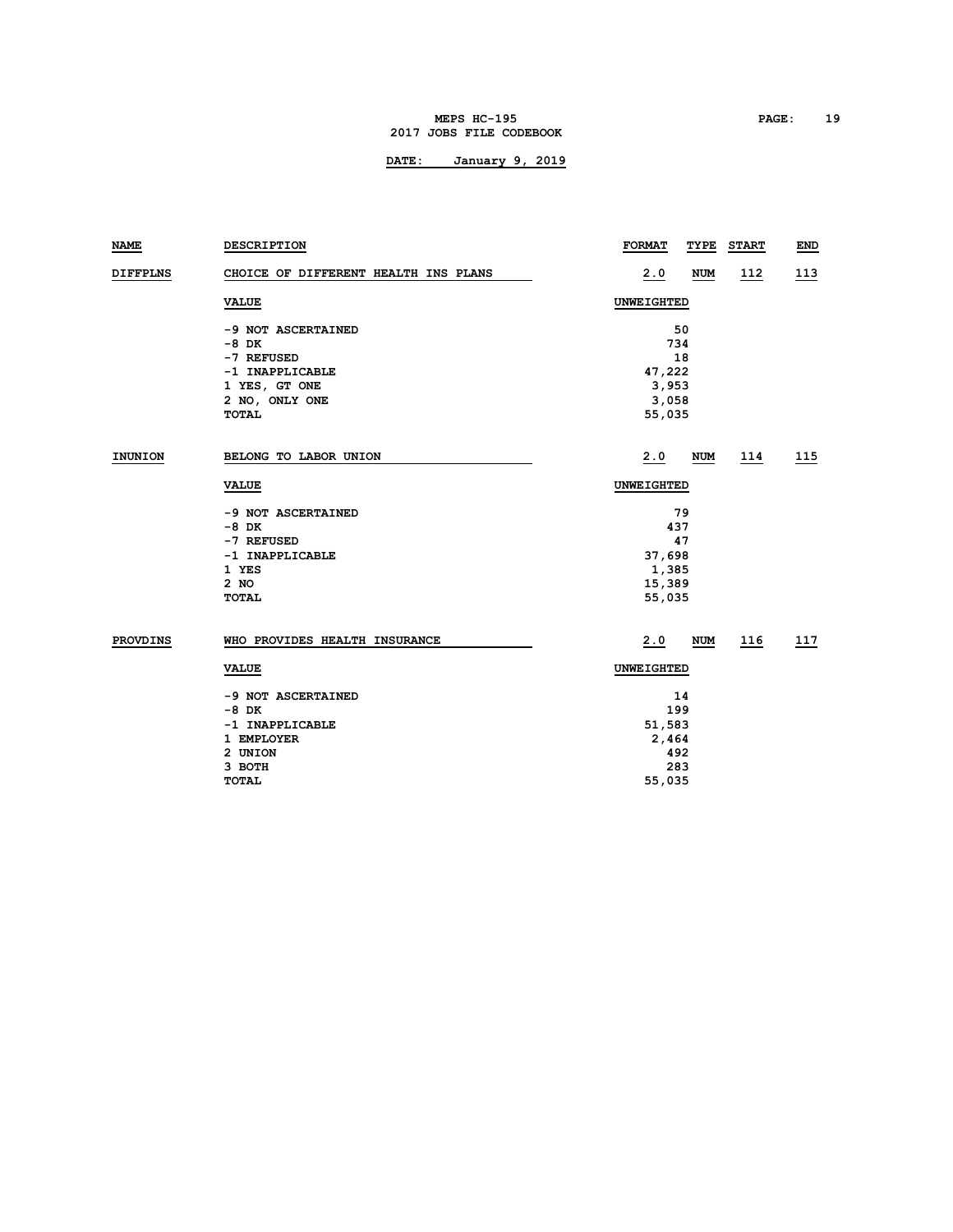#### **MEPS HC-195 PAGE: 20 2017 JOBS FILE CODEBOOK**

| NAME            | <b>DESCRIPTION</b>                       | <b>FORMAT</b> | TYPE       | <b>START</b> | <b>END</b> |
|-----------------|------------------------------------------|---------------|------------|--------------|------------|
| <b>HHMEMBER</b> | ANY OTHER HH MEMBER WRK AT THIS BUSINESS | 2.0           | <b>NUM</b> | <u>118</u>   | <u>119</u> |
|                 | <b>VALUE</b>                             | UNWEIGHTED    |            |              |            |
|                 | -9 NOT ASCERTAINED                       |               | 24         |              |            |
|                 | -8 DK                                    |               | 6          |              |            |
|                 | -7 REFUSED                               |               | 1          |              |            |
|                 | -1 INAPPLICABLE                          | 53,660        |            |              |            |
|                 | 1 YES                                    |               | 213        |              |            |
|                 | 2 NO                                     | 1,131         |            |              |            |
|                 | TOTAL                                    | 55,035        |            |              |            |
| <b>TOTLEMP</b>  | ESTABLISHMENT SIZE-SELF-EMPLOYED JOB     | 4.0           | <b>NUM</b> | 120          | 123        |
|                 | <b>VALUE</b>                             | UNWEIGHTED    |            |              |            |
|                 | $-10$ # OF EMP >= 13,000                 |               | 2          |              |            |
|                 | -9 NOT ASCERTAINED                       |               | 17         |              |            |
|                 | $-8$ DK                                  |               | 156        |              |            |
|                 | -7 REFUSED                               |               | 8          |              |            |
|                 | -1 INAPPLICABLE                          | 48,532        |            |              |            |
|                 | $1 - 5,000$                              | 6,320         |            |              |            |
|                 | <b>TOTAL</b>                             | 55,035        |            |              |            |
| <b>TOTNEMPB</b> | NEW TOT NUM EMPLOYEES AT BUS-EM          | 4.0           | <b>NUM</b> | 124          | 127        |
|                 | <b>VALUE</b>                             | UNWEIGHTED    |            |              |            |
|                 |                                          |               |            |              |            |
|                 | $-10$ # OF EMP >= 13,000                 | 2             |            |              |            |
|                 | -9 NOT ASCERTAINED                       | 10            |            |              |            |
|                 | -8 DK                                    | 92            |            |              |            |
|                 | -7 REFUSED                               |               | 8          |              |            |
|                 | -1 INAPPLICABLE                          | 53,016        |            |              |            |
|                 | $1 - 3,000$                              | 1,907         |            |              |            |
|                 | <b>TOTAL</b>                             | 55,035        |            |              |            |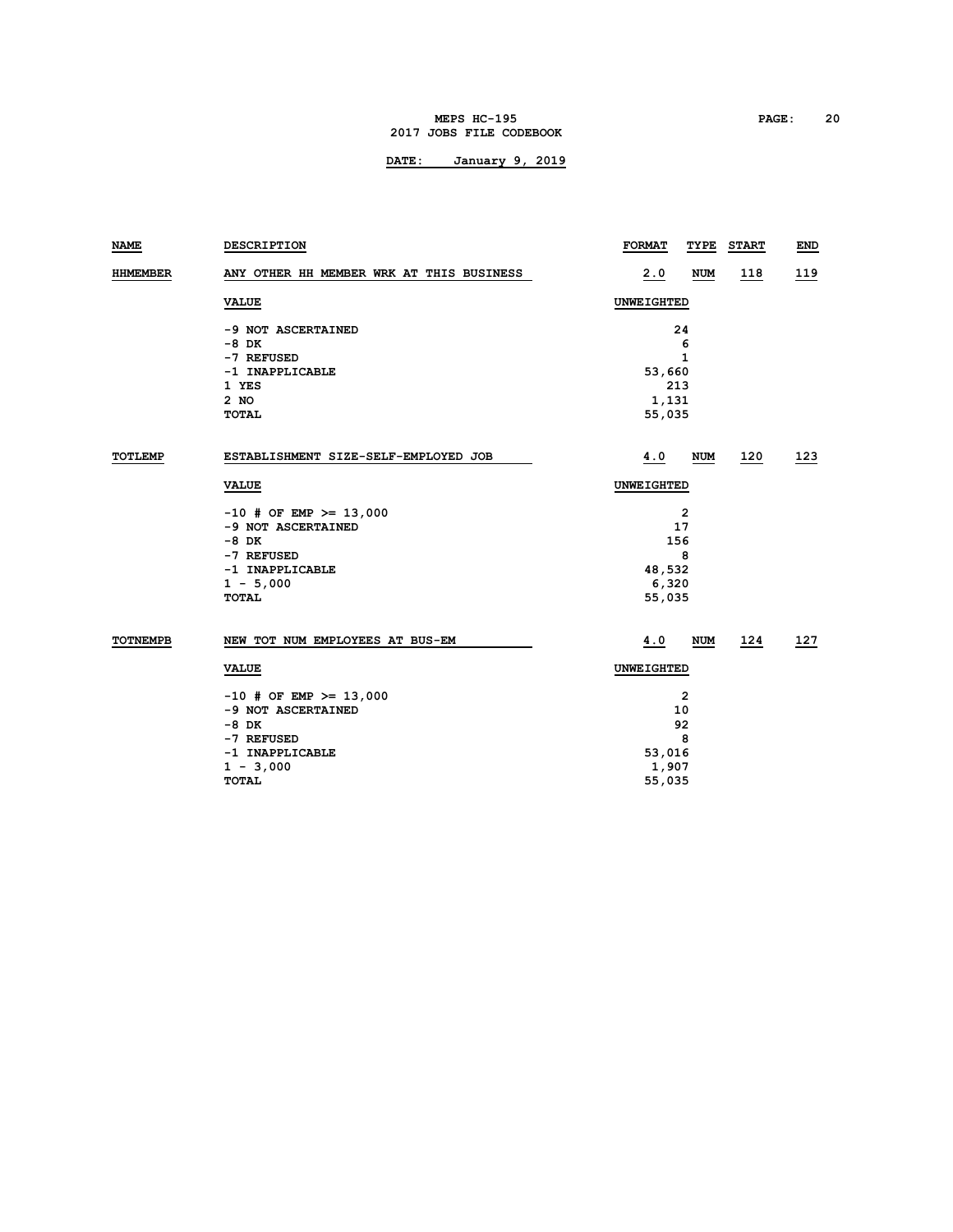#### **MEPS HC-195 PAGE: 21 2017 JOBS FILE CODEBOOK**

| <b>NAME</b>     | DESCRIPTION                              | <b>FORMAT</b> | TYPE       | <b>START</b> | <b>END</b> |  |
|-----------------|------------------------------------------|---------------|------------|--------------|------------|--|
| <b>RTOTEMPB</b> | REVW TOT NUM EMPLOYEES AT BUS-RJ         | 4.0           | <b>NUM</b> | 128          | <u>131</u> |  |
|                 | <b>VALUE</b>                             | UNWEIGHTED    |            |              |            |  |
|                 | -9 NOT ASCERTAINED                       |               | 6          |              |            |  |
|                 | -8 DK                                    |               | 58         |              |            |  |
|                 | -1 INAPPLICABLE                          | 50,698        |            |              |            |  |
|                 | $1 - 5,000$                              | 4,273         |            |              |            |  |
|                 | <b>TOTAL</b>                             | 55,035        |            |              |            |  |
| SALARIED        | IS PERSON SALARIED, PAID BY THE HR, ETC. | 2.0           | <b>NUM</b> | 132          | 133        |  |
|                 | <b>VALUE</b>                             | UNWEIGHTED    |            |              |            |  |
|                 | -9 NOT ASCERTAINED                       | 83            |            |              |            |  |
|                 | $-8$ DK                                  | 759           |            |              |            |  |
|                 | -7 REFUSED                               | 315           |            |              |            |  |
|                 | -1 INAPPLICABLE                          | 16,979        |            |              |            |  |
|                 | 1 SALARIED                               | 11,234        |            |              |            |  |
|                 | 2 PAID BY HOUR                           | 24,007        |            |              |            |  |
|                 | 3 OTHER                                  | 1,658         |            |              |            |  |
|                 | <b>TOTAL</b>                             | 55,035        |            |              |            |  |
| HOWPAID         | HOW IS PERSON PAID                       | 2.0           | NUM        | <u> 134</u>  | <u>135</u> |  |
|                 | <b>VALUE</b>                             | UNWEIGHTED    |            |              |            |  |
|                 | -8 DK                                    |               | 6          |              |            |  |
|                 | -7 REFUSED                               | 5             |            |              |            |  |
|                 | -1 INAPPLICABLE                          | 53,377        |            |              |            |  |
|                 | 1 BY THE DAY                             | 360           |            |              |            |  |
|                 | 2 PIECEWORK                              | 197           |            |              |            |  |
|                 | 3 COMMISSION                             | 349           |            |              |            |  |
|                 | 4 BONUS                                  |               | 3          |              |            |  |
|                 | 5 BY JOB/MILE                            |               | 306        |              |            |  |
|                 | 91 OTHER                                 |               | 432        |              |            |  |
|                 | <b>TOTAL</b>                             | 55,035        |            |              |            |  |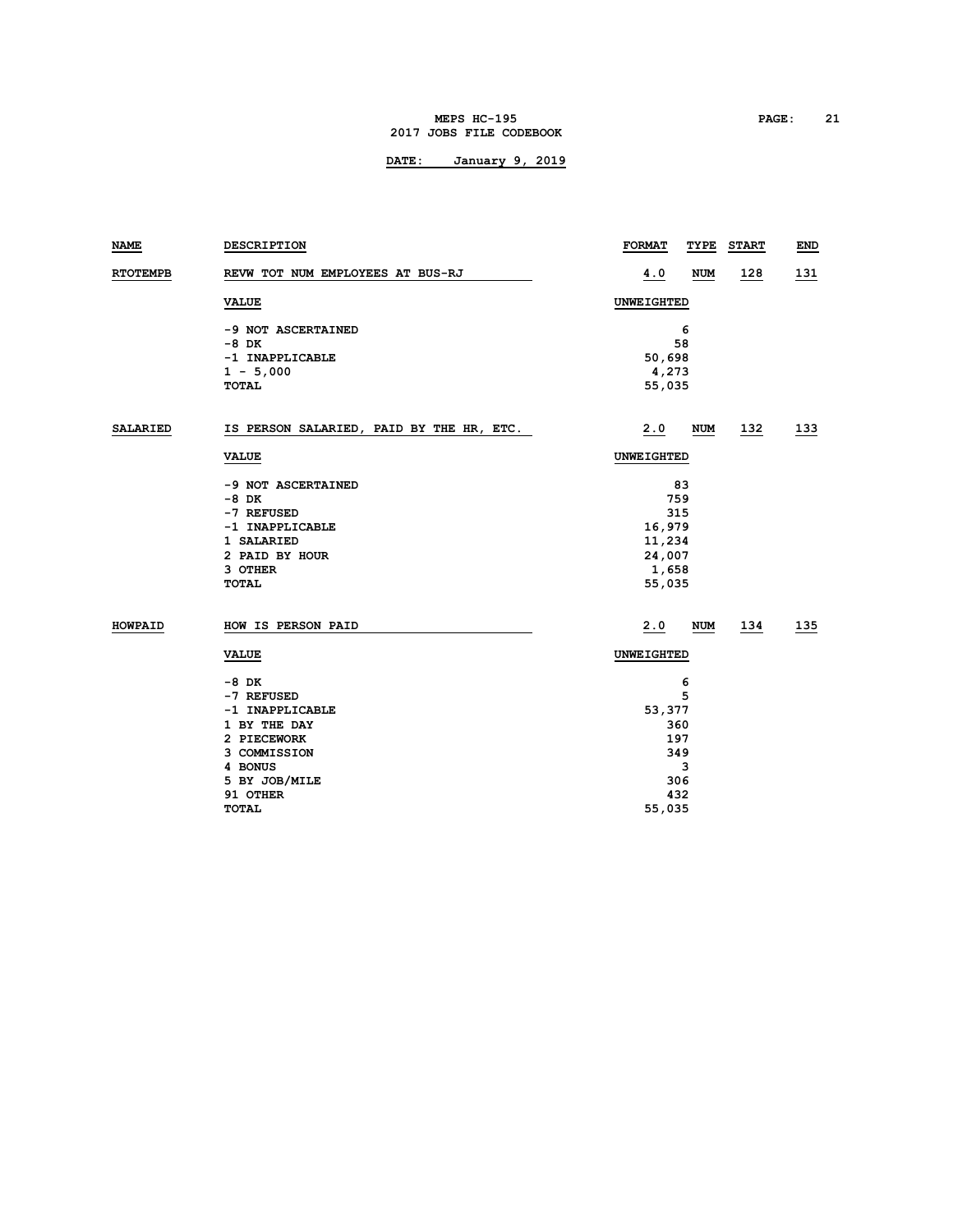#### **MEPS HC-195 PAGE: 22 2017 JOBS FILE CODEBOOK**

| <b>NAME</b>    | DESCRIPTION                              | <b>FORMAT</b>     | TYPE       | <b>START</b> | END        |
|----------------|------------------------------------------|-------------------|------------|--------------|------------|
| <b>DAYWAGE</b> | PERSON'S DAILY WAGE RATE                 | 7.2               | <b>NUM</b> | <u>136</u>   | 142        |
|                | <b>VALUE</b>                             | <b>UNWEIGHTED</b> |            |              |            |
|                | $-10$ HOURLY WAGE >= \$96.15             |                   | 1          |              |            |
|                | -8 DK                                    |                   | 38         |              |            |
|                | -7 REFUSED                               |                   | 14         |              |            |
|                | -1 INAPPLICABLE                          | 54,675            |            |              |            |
|                | $$10.00 - $1,200.00$                     |                   | 307        |              |            |
|                | <b>TOTAL</b>                             | 55,035            |            |              |            |
| <b>HRSPRDY</b> | NUMBER OF HOURS PERSON WORKED IN ONE DAY | 2.0               | <b>NUM</b> | 143          | 144        |
|                | <b>VALUE</b>                             | UNWEIGHTED        |            |              |            |
|                | -8 DK                                    | 3                 |            |              |            |
|                | -1 INAPPLICABLE                          | 54,727            |            |              |            |
|                | $2 - 4$                                  | 24                |            |              |            |
|                | $5 - 8$                                  |                   | 204        |              |            |
|                | $9 - 15$                                 |                   | 74         |              |            |
|                | $16 - 16$                                | 3                 |            |              |            |
|                | <b>TOTAL</b>                             | 55,035            |            |              |            |
| <b>MAKEAMT</b> | HOW MUCH MONEY DOES PERSON MAKE          | 9.2               | NUM        | <u> 145</u>  | <u>153</u> |
|                | <b>VALUE</b>                             | UNWEIGHTED        |            |              |            |
|                | $-10$ HOURLY WAGE >= \$96.15             | 15                |            |              |            |
|                | $-8$ DK                                  | 152               |            |              |            |
|                | -7 REFUSED                               | 48                |            |              |            |
|                | -1 INAPPLICABLE                          | 54,100            |            |              |            |
|                | 0                                        |                   | 16         |              |            |
|                | $$0.01 - $195,000.00$                    |                   | 704        |              |            |
|                | <b>TOTAL</b>                             | 55,035            |            |              |            |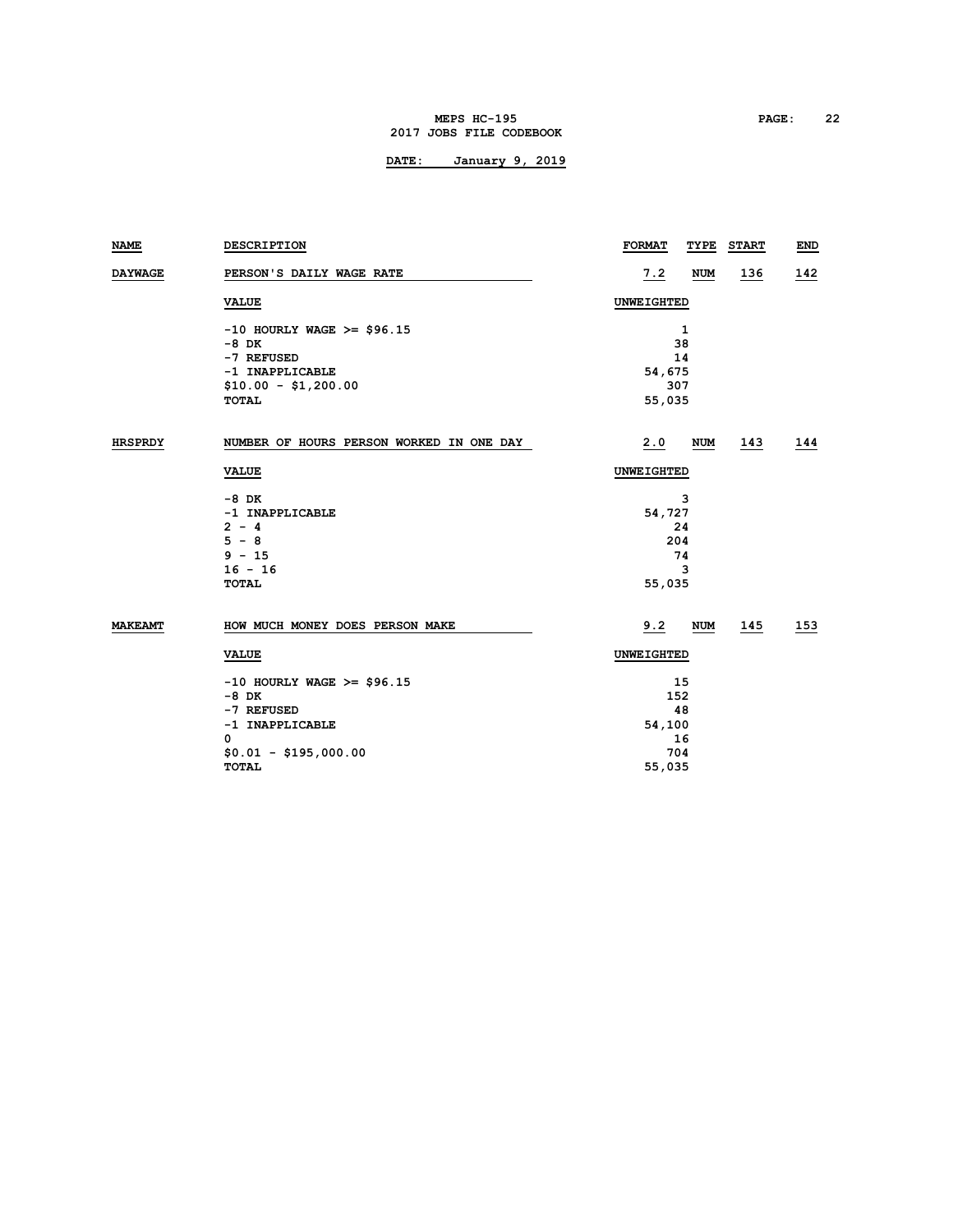### **MEPS HC-195 PAGE: 23 2017 JOBS FILE CODEBOOK**

| NAME          | <b>DESCRIPTION</b>                       | <b>FORMAT</b> | TYPE       | <b>START</b> | <b>END</b> |
|---------------|------------------------------------------|---------------|------------|--------------|------------|
| PERUNIT       | PERIOD FOR WHICH PERSON IS PAID          | 2.0           | <b>NUM</b> | <u>154</u>   | <u>155</u> |
|               | <b>VALUE</b>                             | UNWEIGHTED    |            |              |            |
|               | -1 INAPPLICABLE                          | 54,300        |            |              |            |
|               | 1 PER HOUR                               |               | 16         |              |            |
|               | 2 PER DAY                                |               | 49         |              |            |
|               | 3 PER WEEK                               |               | 279        |              |            |
|               | 4 PER TWO WKS                            |               | 36         |              |            |
|               | 5 PER MONTH                              |               | 107        |              |            |
|               | 6 PER YEAR                               |               | 94         |              |            |
|               | 91 OTHER                                 |               | 154        |              |            |
|               | <b>TOTAL</b>                             | 55,035        |            |              |            |
|               |                                          |               |            |              |            |
| <b>MORE10</b> | PERSON MAKES MORE OR LESS THAN \$10/HOUR | 2.0           | NUM        | 156          | 157        |
|               | <b>VALUE</b>                             | UNWEIGHTED    |            |              |            |
|               | -9 NOT ASCERTAINED                       |               | 83         |              |            |
|               | $-8$ DK                                  | 1,272         |            |              |            |
|               | -7 REFUSED                               |               | 998        |              |            |
|               | -1 INAPPLICABLE                          | 48,705        |            |              |            |
|               | 1 GE \$10                                | 3,576         |            |              |            |
|               | 2 LT \$10                                |               | 401        |              |            |
|               | TOTAL                                    | 55,035        |            |              |            |
|               |                                          |               |            |              |            |
| <b>MORE15</b> | PERSON MAKES MORE OR LESS THAN \$15/HOUR | 2.0           | <b>NUM</b> | 158          | 159        |
|               | <b>VALUE</b>                             | UNWEIGHTED    |            |              |            |
|               | -8 DK                                    |               | 402        |              |            |
|               | -7 REFUSED                               |               | 136        |              |            |
|               | -1 INAPPLICABLE                          | 51,459        |            |              |            |
|               | 1 GE \$15                                | 2,305         |            |              |            |
|               | 2 LT \$15                                |               | 733        |              |            |
|               | TOTAL                                    | 55,035        |            |              |            |
|               |                                          |               |            |              |            |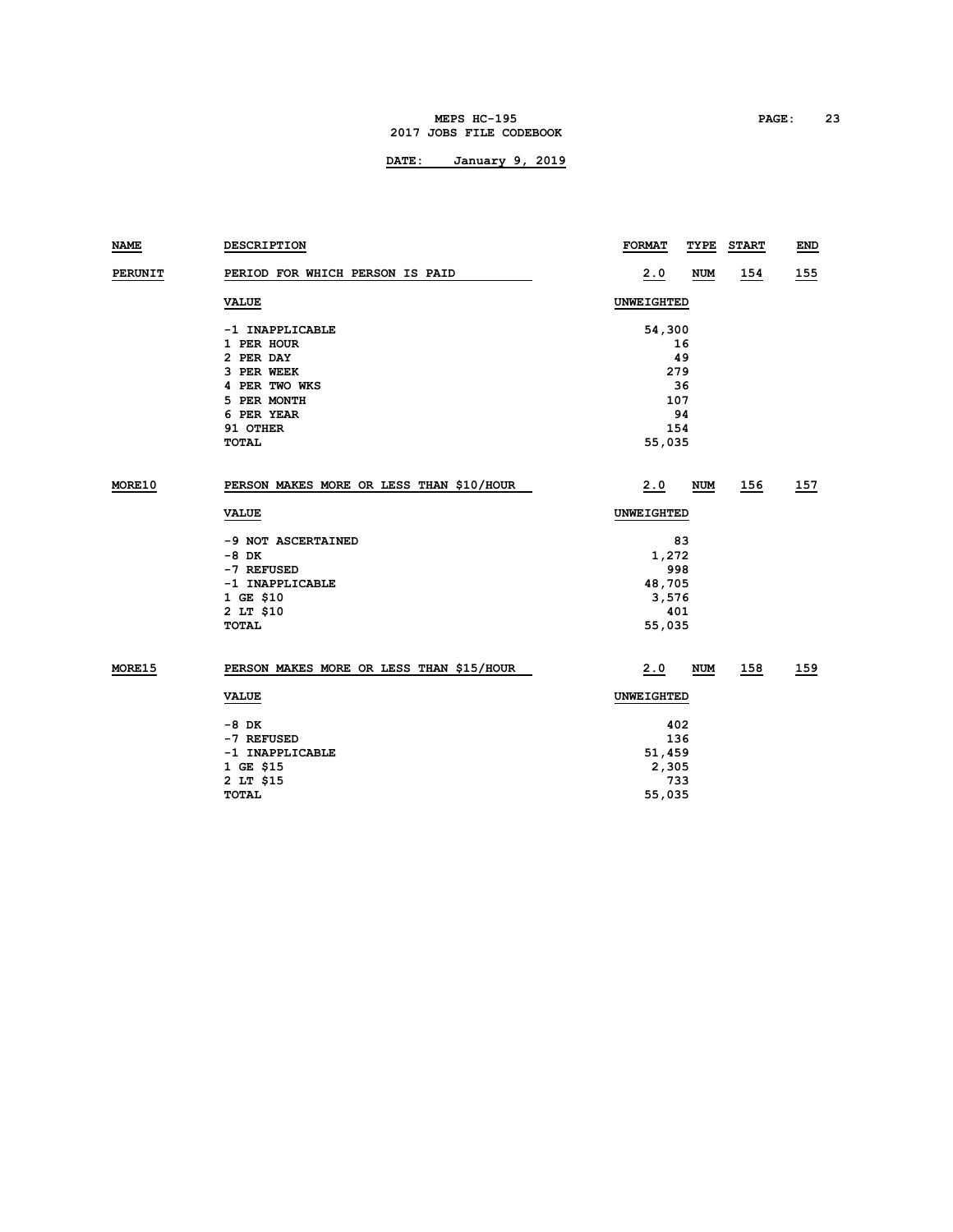### **MEPS HC-195 PAGE: 24 2017 JOBS FILE CODEBOOK**

| NAME            | <b>DESCRIPTION</b>                       | <b>FORMAT</b> | TYPE       | <b>START</b> | <b>END</b>  |
|-----------------|------------------------------------------|---------------|------------|--------------|-------------|
| <b>MOREMINM</b> | PERSON MAKES MORE OR LESS THAN MIN. WAGE | 2.0           | <b>NUM</b> | <u>160</u>   | <u> 161</u> |
|                 | <b>VALUE</b>                             | UNWEIGHTED    |            |              |             |
|                 | -9 NOT ASCERTAINED                       |               | 3          |              |             |
|                 | $-8$ DK                                  |               | 38         |              |             |
|                 | -7 REFUSED                               |               | 6          |              |             |
|                 | -1 INAPPLICABLE                          | 54,634        |            |              |             |
|                 | 1 GE MINIMUM WAGE                        |               | 296        |              |             |
|                 | 2 LT MINIMUM WAGE                        |               | 58         |              |             |
|                 | <b>TOTAL</b>                             | 55,035        |            |              |             |
| GROSSPAY        | PERSON'S SALARY BEFORE TAXES (GROSS)     | 9.2           | <b>NUM</b> | 162          | 170         |
|                 |                                          |               |            |              |             |
|                 | <b>VALUE</b>                             | UNWEIGHTED    |            |              |             |
|                 | $-10$ HOURLY WAGE >= \$96.15             |               | 296        |              |             |
|                 | -9 NOT ASCERTAINED                       |               | 7          |              |             |
|                 | $-8$ DK                                  |               | 829        |              |             |
|                 | -7 REFUSED                               |               | 992        |              |             |
|                 | -1 INAPPLICABLE                          | 43,801        |            |              |             |
|                 | 0                                        |               | 5          |              |             |
|                 | $$8.85 - $300,000.00$                    | 9,105         |            |              |             |
|                 | <b>TOTAL</b>                             | 55,035        |            |              |             |
| <b>GROSSPER</b> | PERIOD IN WHICH GROSS SALARY WAS EARNED  | 2.0           | <b>NUM</b> | 171          | 172         |
|                 | <b>VALUE</b>                             | UNWEIGHTED    |            |              |             |
|                 | -1 INAPPLICABLE                          | 45,624        |            |              |             |
|                 | 1 PER YEAR                               | 8,116         |            |              |             |
|                 | 2 PER MONTH                              |               | 520        |              |             |
|                 | 3 PER TWO WKS                            |               | 257        |              |             |
|                 | 4 PER WEEK                               |               | 438        |              |             |
|                 | 91 OTHER                                 |               | 80         |              |             |
|                 | TOTAL                                    | 55,035        |            |              |             |
|                 |                                          |               |            |              |             |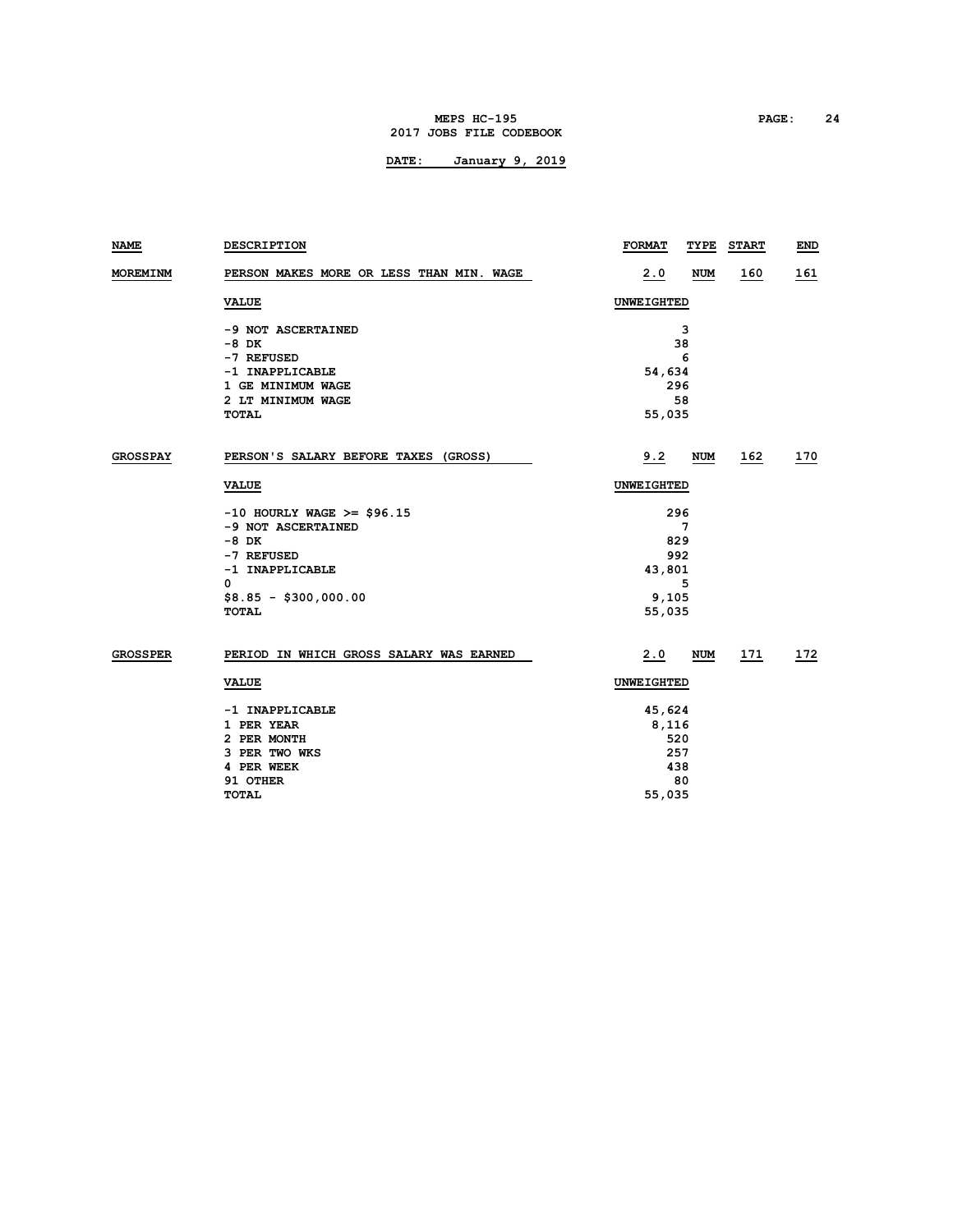#### **MEPS HC-195 PAGE: 25 2017 JOBS FILE CODEBOOK**

| <b>NAME</b>     | <b>DESCRIPTION</b>                       | <b>FORMAT</b>     | TYPE              | <b>START</b> | <b>END</b> |  |  |
|-----------------|------------------------------------------|-------------------|-------------------|--------------|------------|--|--|
| <b>SALRYWKS</b> | NUMBER OF WEEKS PER YEAR SALARY IS BASED | 2.0               | <b>NUM</b>        | <u>173</u>   | <u>174</u> |  |  |
|                 | <b>VALUE</b>                             |                   | <b>UNWEIGHTED</b> |              |            |  |  |
|                 | -9 NOT ASCERTAINED                       |                   | 8                 |              |            |  |  |
|                 | $-8$ DK                                  |                   | 67                |              |            |  |  |
|                 | -1 INAPPLICABLE                          |                   | 46,919            |              |            |  |  |
|                 | $1 - 52$ WKS                             | 8,041             |                   |              |            |  |  |
|                 | <b>TOTAL</b>                             |                   | 55,035            |              |            |  |  |
| <b>EARNTIPS</b> | DOES PERSON EARN TIPS                    | 2.0               | <b>NUM</b>        | 175          | 176        |  |  |
|                 | <b>VALUE</b>                             | <b>UNWEIGHTED</b> |                   |              |            |  |  |
|                 | -9 NOT ASCERTAINED                       |                   | 86                |              |            |  |  |
|                 | $-8$ DK                                  |                   | 499               |              |            |  |  |
|                 | -7 REFUSED                               |                   | 141               |              |            |  |  |
|                 | -1 INAPPLICABLE                          |                   | 16,979            |              |            |  |  |
|                 | 1 YES                                    |                   | 1,664             |              |            |  |  |
|                 | 2 NO                                     |                   | 35,666            |              |            |  |  |
|                 | TOTAL                                    | 55,035            |                   |              |            |  |  |
| <b>EARNBONS</b> | DOES PERSON EARN BONUSES                 | 2.0               | <b>NUM</b>        | 177          | 178        |  |  |
|                 | <b>VALUE</b>                             |                   | UNWEIGHTED        |              |            |  |  |
|                 | -9 NOT ASCERTAINED                       | 87                |                   |              |            |  |  |
|                 | $-8$ DK                                  |                   | 708               |              |            |  |  |
|                 | -7 REFUSED                               |                   | 141               |              |            |  |  |
|                 | -1 INAPPLICABLE                          |                   | 16,979            |              |            |  |  |
|                 | 1 YES                                    |                   | 6,318             |              |            |  |  |
|                 | 2 NO                                     | 30,802            |                   |              |            |  |  |
|                 | <b>TOTAL</b>                             | 55,035            |                   |              |            |  |  |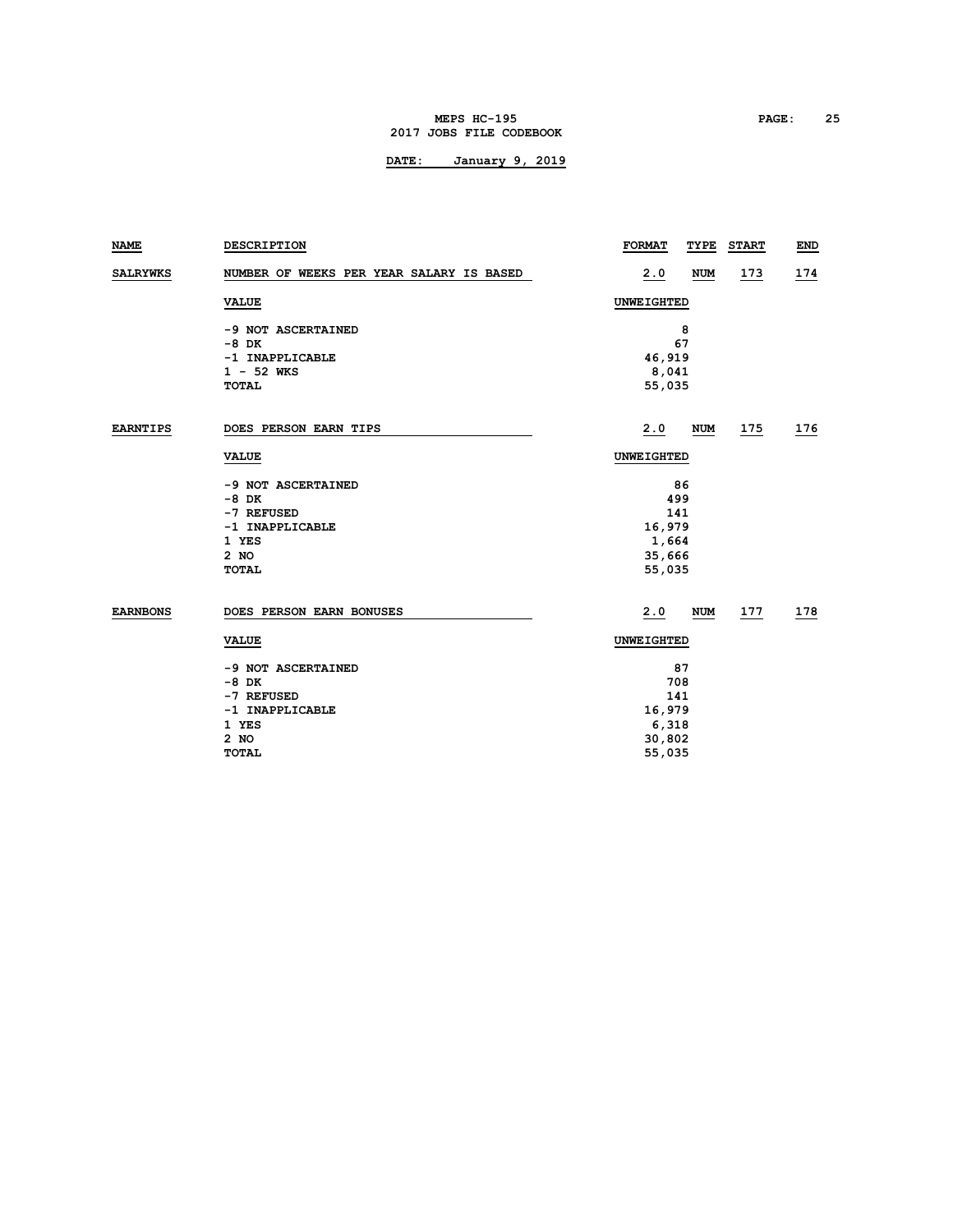#### **MEPS HC-195 PAGE: 26 2017 JOBS FILE CODEBOOK**

| NAME            | DESCRIPTION                                                                                                                                 | <b>FORMAT</b>                                           | TYPE                            | <b>START</b> | END        |  |  |
|-----------------|---------------------------------------------------------------------------------------------------------------------------------------------|---------------------------------------------------------|---------------------------------|--------------|------------|--|--|
| <b>EARNCOMM</b> | DOES PERSON EARN COMMISSION                                                                                                                 | <u>2.0</u>                                              | NUM                             | <u>179</u>   | 180        |  |  |
|                 | <b>VALUE</b>                                                                                                                                | UNWEIGHTED                                              |                                 |              |            |  |  |
|                 | -9 NOT ASCERTAINED<br>-8 DK<br>-7 REFUSED<br>-1 INAPPLICABLE<br>1 YES<br>2 NO<br><b>TOTAL</b>                                               | 87<br>572<br>138<br>16,979<br>1,292<br>35,967<br>55,035 |                                 |              |            |  |  |
| TIPSUNIT        | PERIOD WHICH TIP EARNINGS ARE BASED ON                                                                                                      | 2.0                                                     | <b>NUM</b>                      | 181          | <u>182</u> |  |  |
|                 | <b>VALUE</b>                                                                                                                                | UNWEIGHTED                                              |                                 |              |            |  |  |
|                 | -8 DK<br>-1 INAPPLICABLE<br>1 PER HOUR<br>2 PER DAY<br>3 PER WEEK<br>4 PER TWO WKS<br>5 PER MONTH<br>6 PER YEAR<br>91 OTHER<br><b>TOTAL</b> | 53,817<br>484<br>498<br>55,035                          | 1<br>38<br>34<br>82<br>23<br>58 |              |            |  |  |
| <b>TIPSAMT</b>  | HOW MUCH ARE PERSON'S TIPS                                                                                                                  | 8.2                                                     | NUM                             | 183          | 190        |  |  |
|                 | <b>VALUE</b>                                                                                                                                | UNWEIGHTED                                              |                                 |              |            |  |  |
|                 | $-10$ HOURLY WAGE >= \$96.15<br>$-8$ DK<br>-7 REFUSED<br>-1 INAPPLICABLE<br>0<br>$$0.43 - $42,000.00$<br><b>TOTAL</b>                       | 2<br>395<br>51<br>53,371<br>7<br>1,209<br>55,035        |                                 |              |            |  |  |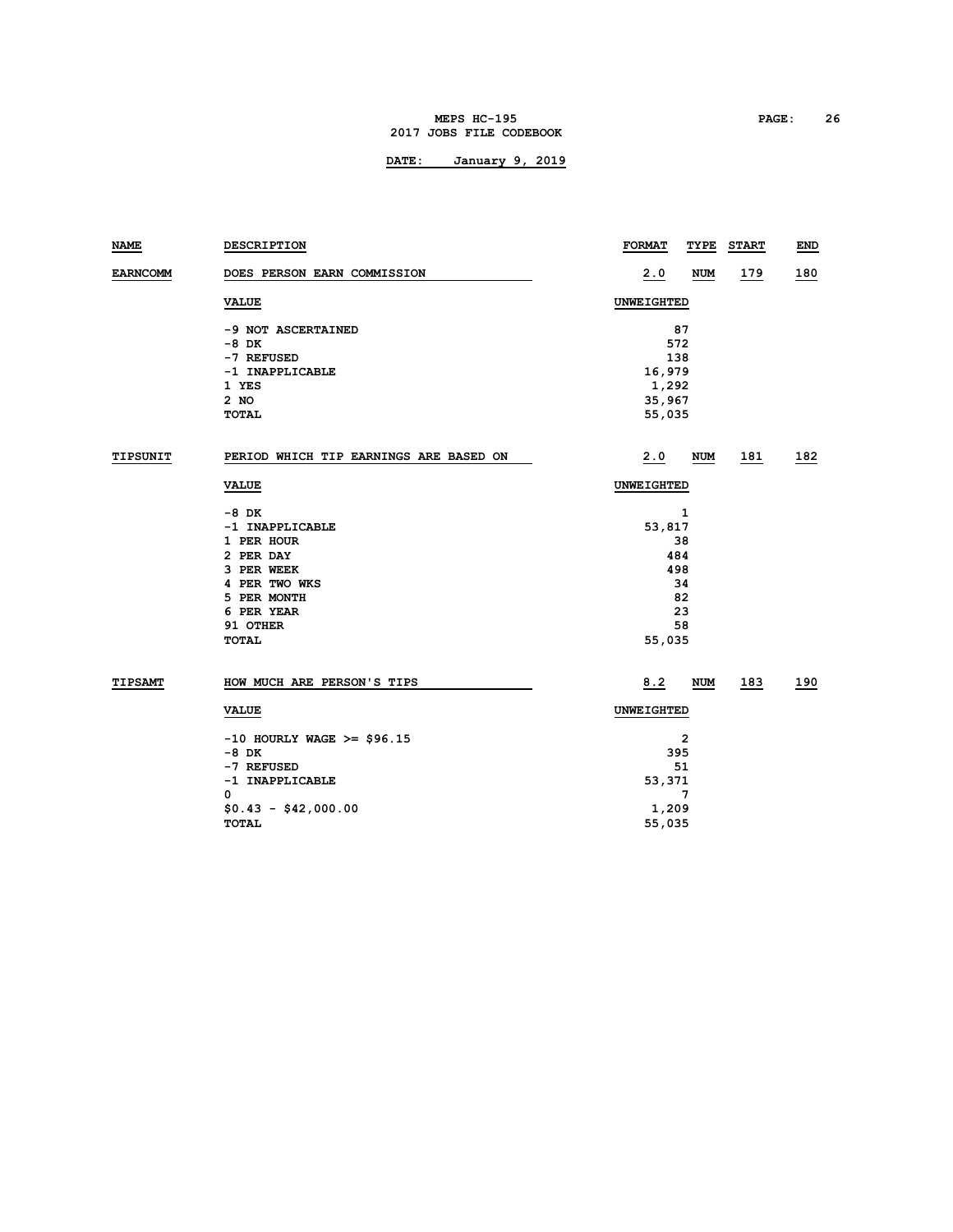#### **MEPS HC-195 PAGE: 27 2017 JOBS FILE CODEBOOK**

| <b>NAME</b>     | <b>DESCRIPTION</b>                    | <b>FORMAT</b>     | <u>TYPE</u> | <b>START</b> | <b>END</b>  |  |
|-----------------|---------------------------------------|-------------------|-------------|--------------|-------------|--|
| <b>BONSUNIT</b> | PERIOD WHICH BONUSES ARE BASED ON     | <u>2.0</u>        | NUM         | <u>191</u>   | <u>192</u>  |  |
|                 | <b>VALUE</b>                          | <b>UNWEIGHTED</b> |             |              |             |  |
|                 | -8 DK                                 |                   | 17          |              |             |  |
|                 | -1 INAPPLICABLE                       |                   | 50,154      |              |             |  |
|                 | 1 PER HOUR                            | 56                |             |              |             |  |
|                 | 2 PER DAY                             | 12                |             |              |             |  |
|                 | 3 PER WEEK                            | 116               |             |              |             |  |
|                 | 4 PER TWO WKS                         | 31                |             |              |             |  |
|                 | 5 PER MONTH                           | 413               |             |              |             |  |
|                 | 6 PER YEAR                            | 3,485             |             |              |             |  |
|                 | 91 OTHER                              | 751               |             |              |             |  |
|                 | <b>TOTAL</b>                          | 55,035            |             |              |             |  |
| <b>BONSAMT</b>  | HOW MUCH ARE PERSON'S BONUSES         | 9.2               | NUM         | <u>193</u>   | <u> 201</u> |  |
|                 | <b>VALUE</b>                          | UNWEIGHTED        |             |              |             |  |
|                 | $-10$ HOURLY WAGE >= \$96.15          | 175               |             |              |             |  |
|                 | -9 NOT ASCERTAINED                    |                   | 2           |              |             |  |
|                 | -8 DK                                 | 1,116             |             |              |             |  |
|                 | -7 REFUSED                            | 319               |             |              |             |  |
|                 | -1 INAPPLICABLE                       |                   | 48,717      |              |             |  |
|                 | $\mathbf 0$                           | 42                |             |              |             |  |
|                 | $$0.25 - $200,000.00$                 | 4,664             |             |              |             |  |
|                 | TOTAL                                 |                   | 55,035      |              |             |  |
| COMMUNIT        | PERIOD WHICH COMMISSIONS ARE BASED ON | 2.0               | NUM         | 202          | 203         |  |
|                 | <b>VALUE</b>                          | <b>UNWEIGHTED</b> |             |              |             |  |
|                 | -8 DK                                 |                   | 2           |              |             |  |
|                 | -1 INAPPLICABLE                       |                   | 54,198      |              |             |  |
|                 | 1 PER HOUR                            |                   | 20          |              |             |  |
|                 | 2 PER DAY                             | 18                |             |              |             |  |
|                 | 3 PER WEEK                            |                   | 115         |              |             |  |
|                 | 4 PER TWO WKS                         | 39                |             |              |             |  |
|                 | 5 PER MONTH                           | 284               |             |              |             |  |
|                 | 6 PER YEAR                            | 269               |             |              |             |  |
|                 | 91 OTHER                              |                   | 90          |              |             |  |
|                 | <b>TOTAL</b>                          | 55,035            |             |              |             |  |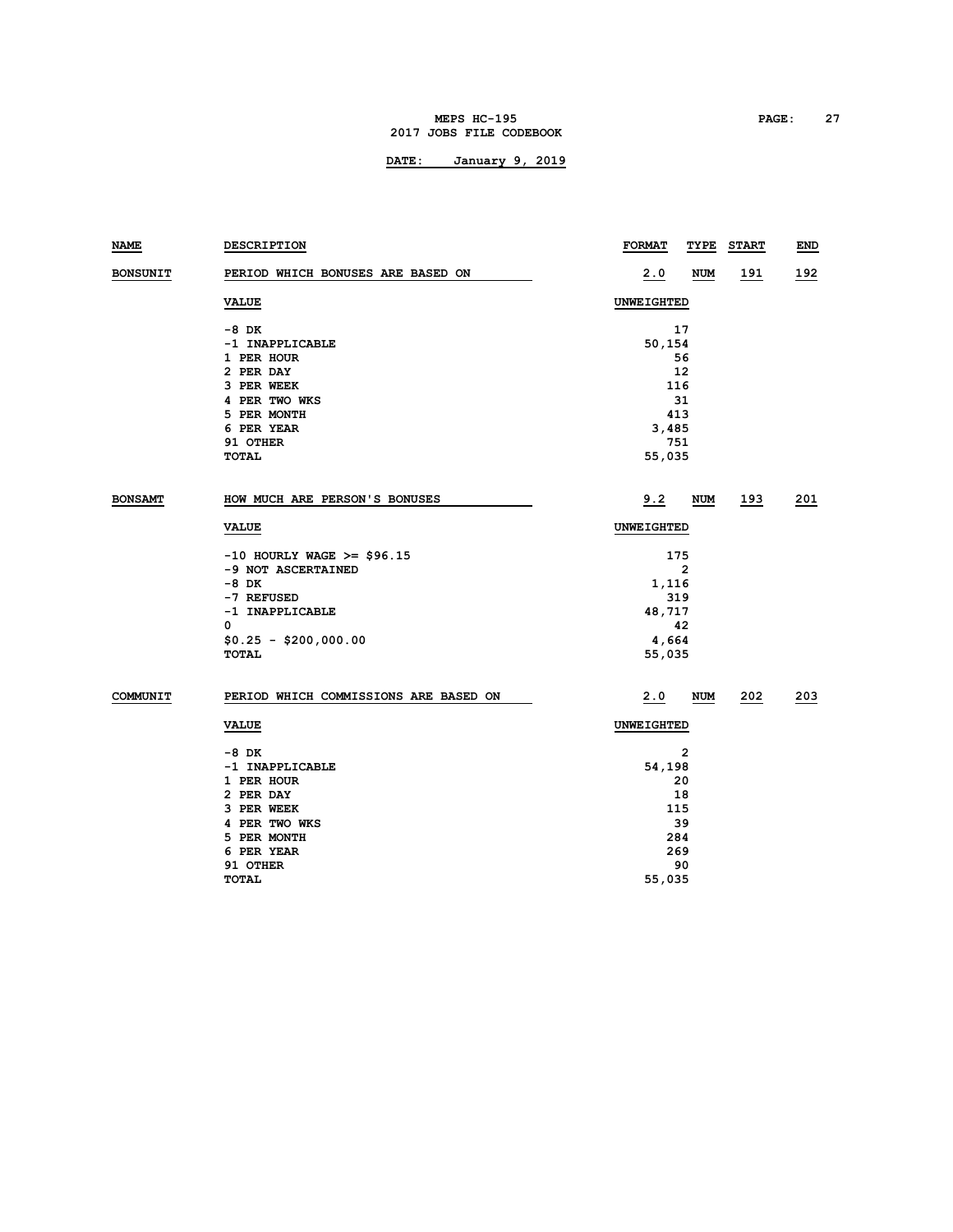#### **MEPS HC-195 PAGE: 28 2017 JOBS FILE CODEBOOK**

| COMMAMT<br>HOW MUCH ARE PERSON'S COMMISSIONS               | 9.2               | <b>NUM</b> | 204 | 212 |  |
|------------------------------------------------------------|-------------------|------------|-----|-----|--|
| <b>VALUE</b>                                               | UNWEIGHTED        |            |     |     |  |
| $-10$ HOURLY WAGE >= \$96.15                               |                   | 16         |     |     |  |
| $-8$ DK                                                    | 389               |            |     |     |  |
| -7 REFUSED                                                 | 66                |            |     |     |  |
| -1 INAPPLICABLE                                            | 53,743            |            |     |     |  |
| 0                                                          | 21                |            |     |     |  |
| $$0.01 - $200,000.00$                                      |                   | 800        |     |     |  |
| <b>TOTAL</b>                                               | 55,035            |            |     |     |  |
| HOW MUCH PERSON MAKES PER HOUR<br><b>HRLYWAGE</b>          | 6.2               | <b>NUM</b> | 213 | 218 |  |
| <b>VALUE</b>                                               | <b>UNWEIGHTED</b> |            |     |     |  |
| $-10$ HOURLY WAGE >= \$96.15                               | 57                |            |     |     |  |
| -9 NOT ASCERTAINED                                         | 90                |            |     |     |  |
| $-8$ DK                                                    | 3,825             |            |     |     |  |
| -7 REFUSED                                                 | 1,101             |            |     |     |  |
| -1 INAPPLICABLE                                            | 29,159            |            |     |     |  |
| 0                                                          | 2                 |            |     |     |  |
| $$0.08 - $95.00$                                           | 20,801            |            |     |     |  |
| TOTAL                                                      | 55,035            |            |     |     |  |
| <b>JOBHASHI</b><br>DOES PERSON HAVE HEALTH INS AT THIS JOB | 2.0               | NUM        | 219 | 220 |  |
| <b>VALUE</b>                                               | UNWEIGHTED        |            |     |     |  |
| -9 NOT ASCERTAINED                                         | 38                |            |     |     |  |
| $-8$ DK                                                    | 71                |            |     |     |  |
| -7 REFUSED                                                 | 3                 |            |     |     |  |
| -1 INAPPLICABLE                                            | 45,708            |            |     |     |  |
| 1 YES                                                      | 1,318             |            |     |     |  |
| 2 NO                                                       | 7,897             |            |     |     |  |
| <b>TOTAL</b>                                               | 55,035            |            |     |     |  |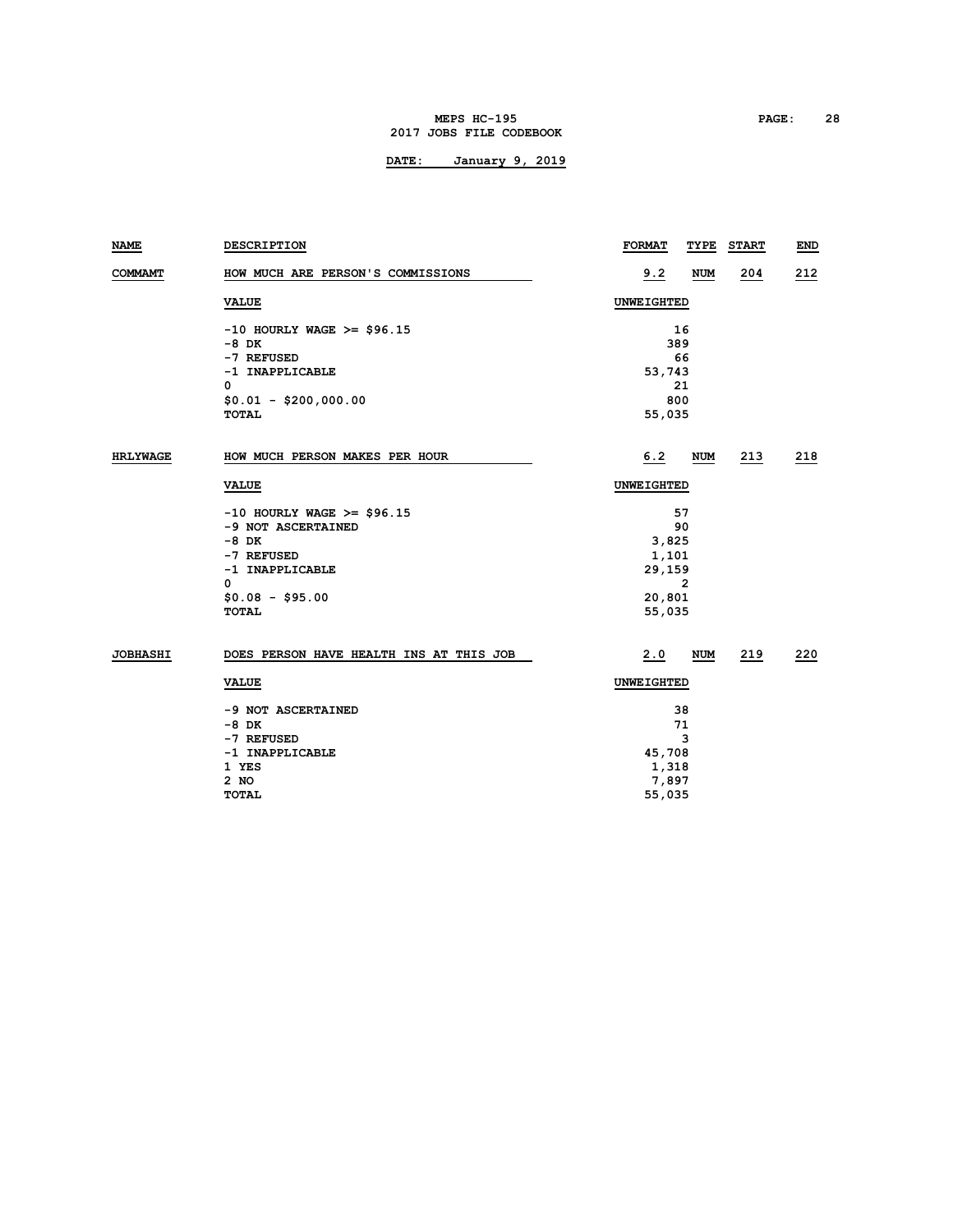#### **MEPS HC-195 PAGE: 29 2017 JOBS FILE CODEBOOK**

| NAME            | <b>DESCRIPTION</b>                       | <b>FORMAT</b> | TYPE       | <b>START</b> | END |  |
|-----------------|------------------------------------------|---------------|------------|--------------|-----|--|
| <b>STILLAT</b>  | STILL WORK AT ESTABLISHMENT/MAIN JOB     | 2.0           | <b>NUM</b> | 221          | 222 |  |
|                 | <b>VALUE</b>                             | UNWEIGHTED    |            |              |     |  |
|                 | -9 NOT ASCERTAINED                       |               | 6          |              |     |  |
|                 | -8 DK                                    |               | 32         |              |     |  |
|                 | -7 REFUSED                               | 77            |            |              |     |  |
|                 | -1 INAPPLICABLE                          | 20,219        |            |              |     |  |
|                 | 1 YES                                    | 30,538        |            |              |     |  |
|                 | $2$ NO                                   | 4,163         |            |              |     |  |
|                 | <b>TOTAL</b>                             | 55,035        |            |              |     |  |
| <b>ESTBTHRU</b> | OFFERED INSURANCE, DID NOT TAKE (REVIEW) | 2.0           | <b>NUM</b> | 223          | 224 |  |
|                 | <b>VALUE</b>                             | UNWEIGHTED    |            |              |     |  |
|                 | -9 NOT ASCERTAINED                       |               | 124        |              |     |  |
|                 | $-8$ DK                                  | 313           |            |              |     |  |
|                 | -7 REFUSED                               | 7             |            |              |     |  |
|                 | -1 INAPPLICABLE                          | 38,561        |            |              |     |  |
|                 | 1 YES                                    | 3,980         |            |              |     |  |
|                 | $2$ NO                                   | 12,050        |            |              |     |  |
|                 | <b>TOTAL</b>                             | 55,035        |            |              |     |  |
|                 |                                          |               |            |              |     |  |
| <b>SESNLJOB</b> | IS JOB SEASONAL?                         | 2.0           | <b>NUM</b> | 225          | 226 |  |
|                 | <b>VALUE</b>                             | UNWEIGHTED    |            |              |     |  |
|                 | -9 NOT ASCERTAINED                       |               | 38         |              |     |  |
|                 | $-8$ DK                                  | 86            |            |              |     |  |
|                 | -7 REFUSED                               | 29            |            |              |     |  |
|                 | -1 INAPPLICABLE                          | 41,378        |            |              |     |  |
|                 | 1 YEAR ROUND                             | 12,226        |            |              |     |  |
|                 | 2 NOT YEAR ROUND                         | 1,278         |            |              |     |  |
|                 | <b>TOTAL</b>                             | 55,035        |            |              |     |  |
|                 |                                          |               |            |              |     |  |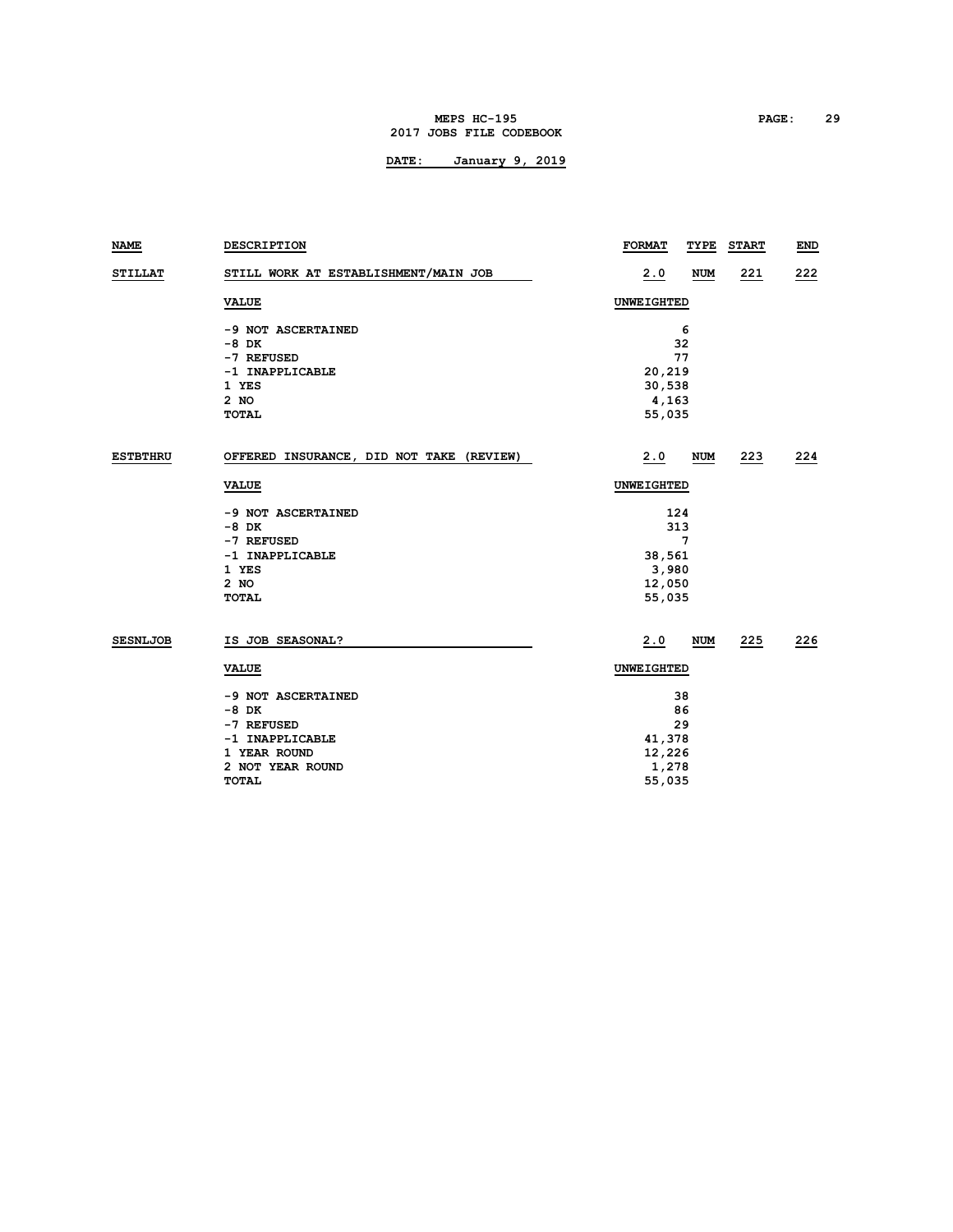#### **MEPS HC-195 PAGE: 30 2017 JOBS FILE CODEBOOK**

| <b>NAME</b>     | DESCRIPTION                           | <b>FORMAT</b>     | TYPE       | <b>START</b> | END |  |  |
|-----------------|---------------------------------------|-------------------|------------|--------------|-----|--|--|
| <b>TEMPJOB</b>  | IS JOB TEMPORARY?                     | <u>2.0</u>        | <b>NUM</b> | 227          | 228 |  |  |
|                 | <b>VALUE</b>                          | UNWEIGHTED        |            |              |     |  |  |
|                 | -9 NOT ASCERTAINED                    |                   | 37         |              |     |  |  |
|                 | -8 DK                                 | 119               |            |              |     |  |  |
|                 | -7 REFUSED                            | 30                |            |              |     |  |  |
|                 | -1 INAPPLICABLE                       | 41,378            |            |              |     |  |  |
|                 | 1 YES                                 | 1,770             |            |              |     |  |  |
|                 | 2 NO<br><b>TOTAL</b>                  | 11,701<br>55,035  |            |              |     |  |  |
|                 |                                       |                   |            |              |     |  |  |
| <b>INSESTB</b>  | INSUR OFFERED ANY EMPLOYEES (REVIEW)? | 2.0               | NUM        | 229          | 230 |  |  |
|                 | <b>VALUE</b>                          | <b>UNWEIGHTED</b> |            |              |     |  |  |
|                 | -9 NOT ASCERTAINED                    |                   | 2          |              |     |  |  |
|                 | -8 DK                                 | 1,134             |            |              |     |  |  |
|                 | -7 REFUSED                            |                   | 8          |              |     |  |  |
|                 | -1 INAPPLICABLE                       | 42,985            |            |              |     |  |  |
|                 | 1 YES                                 | 2,379             |            |              |     |  |  |
|                 | 2 NO                                  | 8,527             |            |              |     |  |  |
|                 | <b>TOTAL</b>                          | 55,035            |            |              |     |  |  |
| <b>HRSALBAS</b> | HOURS SALARY BASED ON                 | 3.0               | <b>NUM</b> | 231          | 233 |  |  |
|                 | <b>VALUE</b>                          | <b>UNWEIGHTED</b> |            |              |     |  |  |
|                 | -9 NOT ASCERTAINED                    |                   | 9          |              |     |  |  |
|                 | -8 DK                                 |                   | 436        |              |     |  |  |
|                 | -7 REFUSED                            |                   | 60         |              |     |  |  |
|                 | -1 INAPPLICABLE                       | 43,004            |            |              |     |  |  |
|                 | $1 - 20$                              | 328               |            |              |     |  |  |
|                 | $21 - 30$                             | 224               |            |              |     |  |  |
|                 | $31 - 40$                             | 9,657             |            |              |     |  |  |
|                 | $41 - 60$                             | 1,233             |            |              |     |  |  |
|                 | $61 - 80$                             |                   | 66         |              |     |  |  |
|                 | $81 - 84$                             |                   | 3          |              |     |  |  |
|                 | $85 - 168$                            |                   | 15         |              |     |  |  |
|                 | <b>TOTAL</b>                          | 55,035            |            |              |     |  |  |